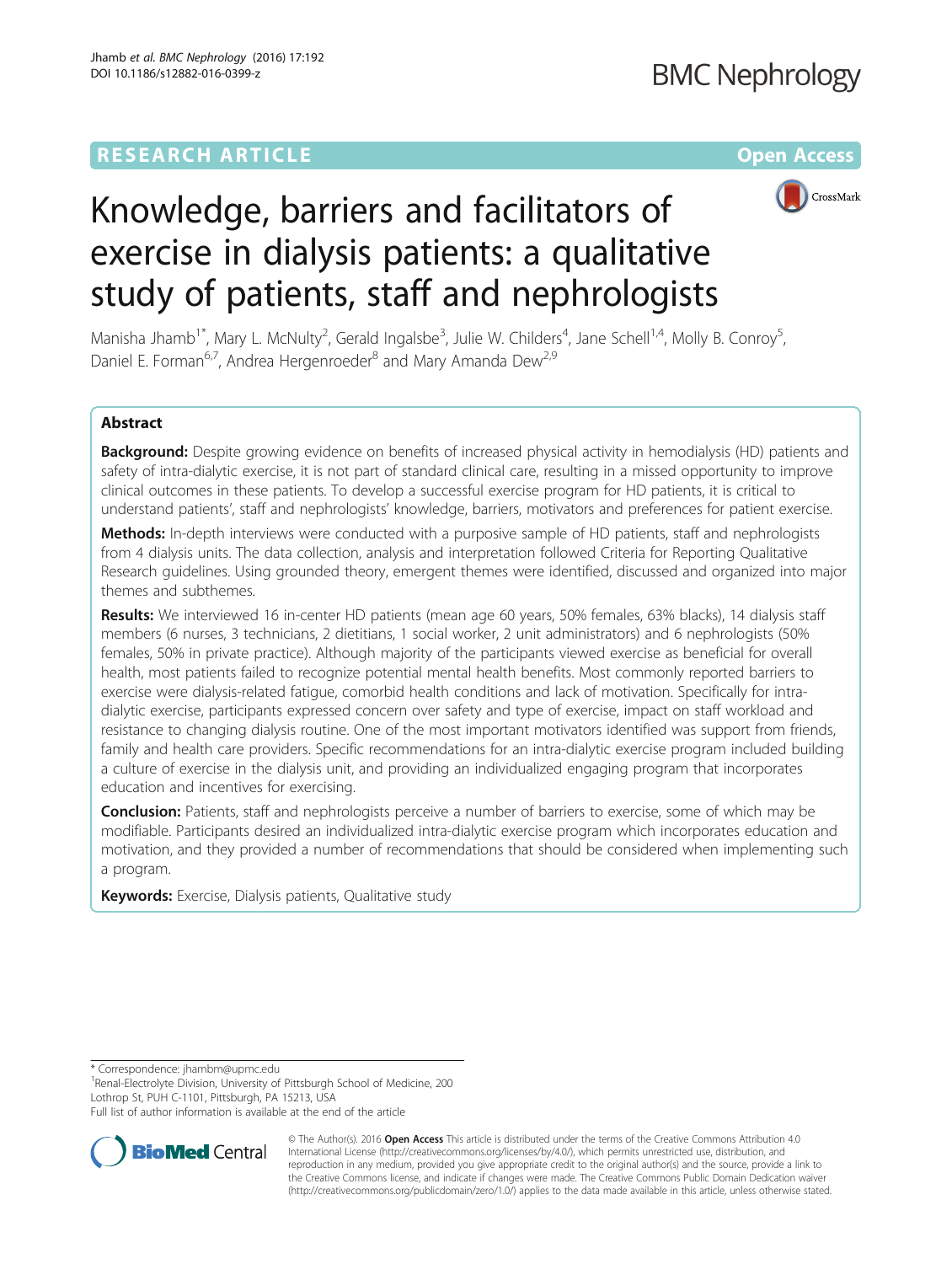## Background

Of the 600,000 prevalent end-stage renal disease (ESRD) patients in the US, the vast majority suffer from fatigue, poor sleep, poor physical functioning and frailty [[1](#page-12-0)–[4](#page-12-0)]. These highly debilitating symptoms lead to falls, loss of independence, frequent hospitalizations, premature mortality as well as poor health-related quality of life (HRQOL) [\[5](#page-12-0)–[9\]](#page-12-0). Exercise improves aerobic capacity, blood pressure and HRQOL in ESRD patients [\[10](#page-12-0)]. Compelling observational data also suggest that regular exercise may improve fatigue, sleep and mortality in hemodialysis (HD) patients [[11](#page-12-0), [12\]](#page-12-0). However, <50% of HD patients in the US exercise at least once a week [[12](#page-12-0)]. In fact, the vast majority of these patients often report very low levels of physical activity in general, which is associated with increased symptom burden, poor physical functioning and higher mortality [[13, 14\]](#page-12-0).

International data suggest that patients from dialysis facilities that offer exercise programs are 38% more likely to exercise regularly [\[12](#page-12-0)]. Unfortunately, in the US, exercise is not part of "standard clinical care" and few facilities offer any kind of exercise program to the patients [\[12\]](#page-12-0). This is despite Kidney Disease Outcomes Quality Initiative (KDOQI) guidelines for increasing physical activity in ESRD patients almost a decade ago [[15\]](#page-12-0), and over 30 years of research demonstrating safety and benefits of intra-dialytic exercise [[16\]](#page-12-0). Intra-dialytic is ideal as it can be implemented in a setting with rigorous clinical monitoring, does not involve additional time or travel, and may alleviate patient fear of injury [[16](#page-12-0), [17](#page-12-0)]. The present challenge involves identification of strategies for translation of research findings into clinical practice [[18, 19\]](#page-12-0). A critical barrier has been the failure to identify an optimal exercise program that meets the needs and preferences of both patients and providers, and is sustainable within the limited resources of the clinical setting [[18, 19](#page-12-0)].

Since dialysis patients, staff and nephrologists are the key stakeholders in the implementation, acceptance and adherence for exercise, especially an intra-dialytic exercise program, it is critical to understand their knowledge, barriers, motivators and preferences. Prior survey-based studies have failed to provide in-depth exploration of participants' views [\[20](#page-12-0)–[23](#page-13-0)]; and the limited qualitative work in this area has mainly focused on specific patient populations or single university-based dialysis units, thus limiting the transferability of results to the majority of dialysis patients and practices in the US [[21](#page-12-0), [24](#page-13-0)–[26\]](#page-13-0). We are unaware of any prior qualitative studies that included nephrologists; assessed patients, staff and nephrologists congruently; or sought recommendations from these groups on how to best design an intra-dialytic exercise program.

In this qualitative study, we conducted in-depth interviews with HD patients that were heterogeneous with

respect to age, gender and race; dialysis staff at different organizational hierarchy levels; and academic and private nephrologists. Given the recent increased emphasis in the physical activity field on the potential benefits of overall physical activity at any "dose", as well as emphasis on the benefits of formal exercise training [[27\]](#page-13-0), we described exercise as any kind of physical activity such as walking, climbing steps, etc. The primary aim was to elicit participants' knowledge, barriers and motivators for physical activity in general and specifically for intra-dialytic exercise. The overarching goal was to inform the development of a patient and provider preferred exercise program for HD patients.

## **Methods**

## Participant recruitment

We recruited ESRD patients ≥18 years on in-center HD 3 times/week for at least 3 months. We used purposive sampling to ensure a sample that reflected a range of important characteristics and ensured adequate number of patients in each of the 4 preidentified strata – a) sex (men/women); b) age – younger (18–49 years)/older(50–80 years); c) race (White/Black) and d) education level (high school or less/more than high school). Patients were recruited until "saturation", i.e., no new themes emerged in the interviews. Exclusion criteria included contraindication to exercise (e.g. unstable angina), refractory/untreated psychiatric disease, history of poor adherence to HD treatments, currently in an acute or chronic care facility, life expectancy less than 6 months. After screening the patients through medical chart review, the research team discussed with the dialysis nurse manager and/or social worker at each unit to confirm patient eligibility. Out of the 17 patients initially consented, 1 dropped out due to lack of time availability.

Similar strategies of purposive sampling and thematic saturation were used to recruit dialysis staff at different levels of organization and nephrologists from both academic and private practice setting. Since older nephrologists may be more likely to counsel patients about physical activity [\[28\]](#page-13-0), we recruited an age-stratified sample [younger (<50 years)/older (≥50 years)]. All participants were recruited from 4 different out-patient Dialysis Clinic, Inc. (DCI) affiliated dialysis units in Western Pennsylvania and identified based on discussion with nurse manager at each dialysis unit. This study followed the Criteria for Reporting Qualitative Research guidelines for conducting and reporting qualitative research [\[29](#page-13-0)]. The study was approved by the University of Pittsburgh Institutional Review Board and all subjects provided informed consent.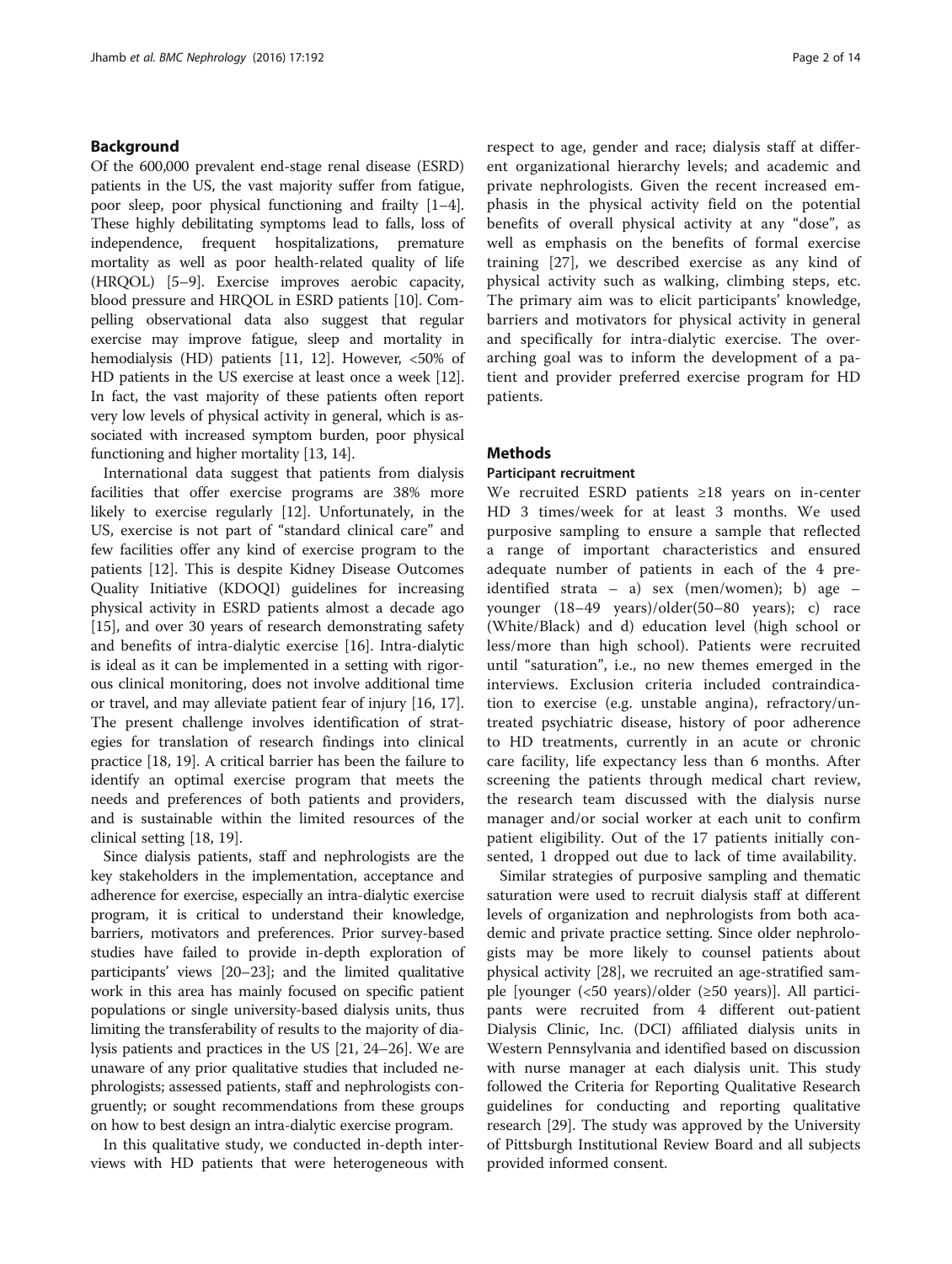## Interviews

Members of the research team (MJ, MLM and MAD) developed an interview guide (see [Appendix\)](#page-11-0) for semistructured interviews and this was pretested with a dialysis patient (GI), dialysis unit nurse manager (AHa) and dialysis social worker (GF). The participants were asked to think about exercise as any kind of physical activity such as walking, climbing stairs, etc. MJ, a nephrologist with prior training in qualitative research conceptualized the study. The current literature in this area was extensively reviewed and lack of physical activity/exercise adoption was identified as a critical gap between the research recommendations and usual clinical practice. In order to develop and implement interventions aimed at increasing physical activity in HD patients, this study was conceptualized and designed to gain insights about patient, provider and system level factors involved. GI, a HD patient for 4 years was a key participant in the study design, data interpretation and analysis. All interviews were conducted by MLM (research coordinator) who was trained by MAD, an expert in qualitative analysis. Participants were probed to ensure rich details emerged. The interviews were conducted over the telephone, audiotaped and lasted approximately 20–40 min. They were transcribed verbatim and randomly audited to ensure accuracy.

#### Data analysis

Applying grounded theory framework [\[29](#page-13-0)], all transcribed interviews were independently coded by MJ and MLM. Initially, open coding was used, in which any and all themes generated were considered in an inductive manner without restricting the focus. The themes and codes that repeatedly emerged were examined to develop focused themes and sub-themes. Inter-coder

#### Table 1 Participant characteristics

consensus was established by cross checking, discussing and refining themes until consensus was achieved. In case of disagreement, the differences in coding were resolved through discussion among MJ, MLM and MAD and reviewed by GI. Under each theme, comments from patients, staff and physicians were organized together to evaluate similarities and differences among these groups. For each theme and subtheme, most descriptive representative statements were chosen after discussion among MJ, MLM and MAD and were reviewed by GI.

## Results

We interviewed 16 in-center hemodialysis patients, 14 dialysis staff members and 6 nephrologists (Table 1). The mean  $(SD)$  age of patients was  $60.1(17)$  years,  $50\%$ were females, 62.5% were blacks and 25% had high school degree or less. This is representative of the HD population in Pittsburgh area (mean age 64 years, 38% females, 41% blacks; data obtained from DCI, 2015). Dialysis staff included 6 nurses, 3 technicians, 2 dietitians, 1 social worker and 2 unit administrators. Nephrologists also represented a diverse group including one third over 50 years of age, 50% female gender and 50% academic nephrologists.

#### Major themes and subthemes

## Theme 1: Knowledge and perceived benefits of exercise: patients and staff view exercise as beneficial: "It gives me more energy…"

As illustrated in Table [2](#page-3-0), majority of the participants' comments reflected a view that a major benefit of exercise was improved overall perception of health and well-being. Physical health benefits such as improving cardiovascular health, energy level, muscular strength and balance emerged as a prominent sub-theme,

|                                         | Patients ( $n = 16$ ) | Dialysis staff ( $n = 14$ ) <sup>a</sup> | Nephrologists ( $n = 6$ ) |
|-----------------------------------------|-----------------------|------------------------------------------|---------------------------|
| Age, yrs [Mean (SD)]                    | 60.1 (17.0)           | 48.0 (13.2)                              | 47.8 (11.0)               |
| Age $\geq$ 50 years, %                  | 12 (75.0%)            | 7 (50.0%)                                | 2(33.3%)                  |
| Males                                   | 8 (50.0%)             | $1(7.1\%)$                               | 3 (50.0%)                 |
| Dialysis vintage (yrs) [Median (range)] | 3.9(0.3, 11.1)        | $\overline{\phantom{a}}$                 |                           |
| Race                                    |                       |                                          |                           |
| White                                   | 6 (37.5%)             | 13 (92.9%)                               | 2(33.3%)                  |
| Black                                   | 10 (62.5%)            | $1(7.1\%)$                               | $\mathbf{0}$              |
| Other                                   | $\mathbf 0$           | $\mathbf{0}$                             | 3 (50.0%)                 |
| Education                               |                       | $\overline{\phantom{a}}$                 |                           |
| High school degree or less              | 4 (25.0%)             |                                          |                           |
| More than high school degree            | 12 (75.0%)            |                                          |                           |
| Academic practice                       |                       |                                          | 3(50%)                    |

a Dialysis staff included 6 nurses, 3 technicians, 2 dietitians, 1 social worker and 2 unit administrators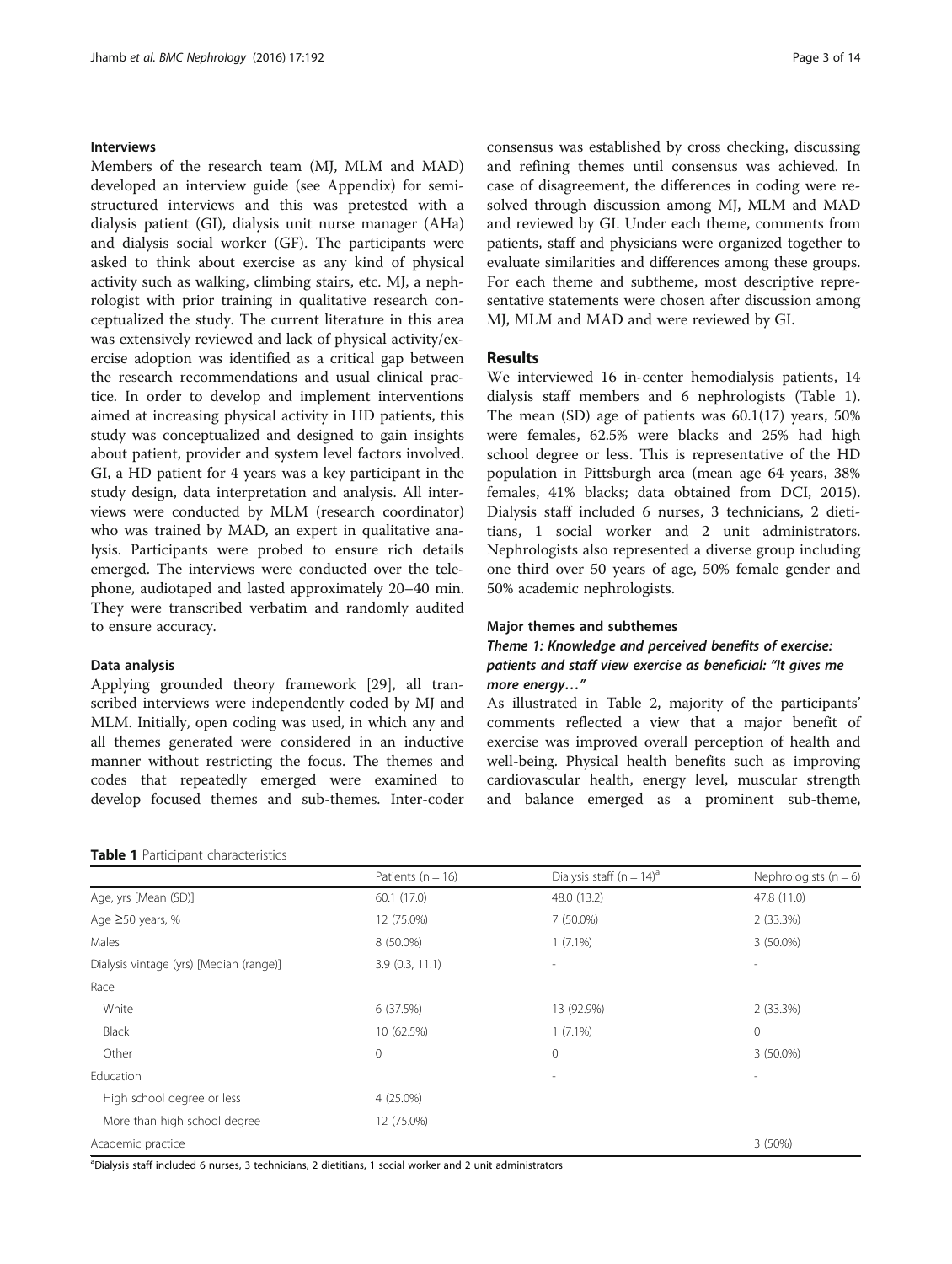## <span id="page-3-0"></span>Table 2 Knowledge and perceived potential benefits of exercise for dialysis patients

|                                          | Overall perceived health and well-being                                                                                                                                                                                                                                                                                                                                                                                                                                                                                                                                                                                               |  |  |  |
|------------------------------------------|---------------------------------------------------------------------------------------------------------------------------------------------------------------------------------------------------------------------------------------------------------------------------------------------------------------------------------------------------------------------------------------------------------------------------------------------------------------------------------------------------------------------------------------------------------------------------------------------------------------------------------------|--|--|--|
| Patients                                 | • Making you feel better and just making you able to do more things I guess. [Interview 6, F, 64 yo, White]<br>· I wouldn't be doing quite as well as I am doing now if I wasn't doing some form of exercise. [Interview 8, M, 65 yo, Black]                                                                                                                                                                                                                                                                                                                                                                                          |  |  |  |
| Staff                                    | I just think it might change their whole attitude, like to a more healthier, more compliant attitude, if they start exercising.<br>[Interview 27, 46 yo, Nurse]                                                                                                                                                                                                                                                                                                                                                                                                                                                                       |  |  |  |
| Physicians                               | · Helps release endorphins and makes people feel better overall [Interview 34, M, 42 yo, academic]                                                                                                                                                                                                                                                                                                                                                                                                                                                                                                                                    |  |  |  |
| Physical Health benefits                 |                                                                                                                                                                                                                                                                                                                                                                                                                                                                                                                                                                                                                                       |  |  |  |
| Cardiovascular                           |                                                                                                                                                                                                                                                                                                                                                                                                                                                                                                                                                                                                                                       |  |  |  |
| Patients                                 | • Was on three blood pressure pills, now I don't take any [after exercising regularly] [Interview 4, M, 64 yo, Black]                                                                                                                                                                                                                                                                                                                                                                                                                                                                                                                 |  |  |  |
| Staff                                    | • [Exercise during HD would] bring their blood pressure up while they were on the machines, and actually it would hopefully help<br>them lose a little bit more water-weight, if they broke out a little sweat while they were on the machines. [Interview 25, 46 yo, Nurse]<br>· Improved cardiac health, improved cardiac output. For some of our diabetic patients and patients with vascular disease I would think<br>that even some simple exercises would help to improve their vascular health. [Interview 29, 58 yo, Administrator]<br>· mobilization of edema would be another benefit. [Interview 29, 58 yo, Administrator] |  |  |  |
| Physicians                               | • One of the biggest morbidities of dialysis is cardio-vascular so improving cardiovascular healthwhen patients have very low<br>blood pressure [during HD treatment] sometimes it [exercise during HD] helps keep the pressure up [Interview 34, M, 42 yo, academic]                                                                                                                                                                                                                                                                                                                                                                 |  |  |  |
| Energy                                   |                                                                                                                                                                                                                                                                                                                                                                                                                                                                                                                                                                                                                                       |  |  |  |
| Patients                                 | It gives me more energy. And the more energy I have, the more I feel like doing things. [Interview 12, M, 75 yo, White]<br>• I can go longer than I would be able to go if I wasn't doing exercise at all. [Interview 8, M, 65 yo, Black]                                                                                                                                                                                                                                                                                                                                                                                             |  |  |  |
| Staff                                    | • they will have a lot of energy, more energy. That would be a major benefit, [Interview 27, 46 yo, Nurse]                                                                                                                                                                                                                                                                                                                                                                                                                                                                                                                            |  |  |  |
| Physicians                               | • Exercise is very good for helping people to deal with energy level [Interview 34, M, 42 yo, academic]                                                                                                                                                                                                                                                                                                                                                                                                                                                                                                                               |  |  |  |
| Muscular strength and balance            |                                                                                                                                                                                                                                                                                                                                                                                                                                                                                                                                                                                                                                       |  |  |  |
| Patients                                 | · I don't have the tightness in my knees [Interview 4, M, 64 yo, Black]<br>• exercise can  help with balancebecause that's where your balance comes from [leq and thigh strengthening] [Interview 16,<br>M, 81 yo, Black]                                                                                                                                                                                                                                                                                                                                                                                                             |  |  |  |
| Staff                                    | I like to keep people moving, the more you move, the more the muscle grows back, the less likely it is for you to have atrophy<br>problems and then its gonna eventually impact your ADLs [activities of daily living]. [Interview 25, 46 yo, Nurse]                                                                                                                                                                                                                                                                                                                                                                                  |  |  |  |
| Physicians                               | • Help strength and balance and help them recover if they were ever in a situation where they would fall.[Interview 32, F, 43 yo,<br>private practice]<br>• May allow them to remain independent longer [Interview 31, F, 66 yo, academic]                                                                                                                                                                                                                                                                                                                                                                                            |  |  |  |
| Miscellaneous                            |                                                                                                                                                                                                                                                                                                                                                                                                                                                                                                                                                                                                                                       |  |  |  |
| Patients                                 | • It gives me a better appetite. [Interview 4, M, 64 yo, Black]<br>• I have COPD and exercise can help me breathe better [Interview 16, M, 81 yo, Black]                                                                                                                                                                                                                                                                                                                                                                                                                                                                              |  |  |  |
| Staff                                    | · Improving the metabolism  I think that an improved metabolism could actually help with their nutritional status.<br>[Interview 25, 46 yo, Nurse]                                                                                                                                                                                                                                                                                                                                                                                                                                                                                    |  |  |  |
| Physicians                               | • Sometimes it can help relieve muscle cramps because a lot of these patients have cramps [Interview 33, F, 39 yo, private practice]<br>It helps keep the weight down because a lot of the dialysis patients you know they're diabetic they could be obese so that helps<br>a lot. [Interview 33, F, 39 yo, private practice]<br>In some ways I think you would be better off [exercising during HD], because the thing I worry about with exercise is are you<br>releasing potassium into the blood because of the exercises. [Interview 36, M, 39 yo, private practice]                                                             |  |  |  |
| Mental Health benefits                   |                                                                                                                                                                                                                                                                                                                                                                                                                                                                                                                                                                                                                                       |  |  |  |
| Patients                                 | • Exercising keeps you on a [reduced] stress level [Interview 10, F, 54 yo, Black]                                                                                                                                                                                                                                                                                                                                                                                                                                                                                                                                                    |  |  |  |
| Staff                                    | I think it would help as far as depression goes, you know, I think exercise has definitely been shown to lift the mood, elevate<br>your mood.[Interview 17, 67 yo, Nurse]<br>• Maybe a mental health benefit that they're doing something productive rather than just whiling away time in the dialysis chair.<br>[Interview 29, 58 yo, Administrator]<br>· Maybe improve mental health as they're accomplishing simple exercise goals, and the satisfaction and accomplishment that<br>comes along with that. [Interview 30, 54 yo, Administrator]                                                                                   |  |  |  |
| Physicians<br>Abbreviation. yo years old | · Improved sense of well-being, improved mood, and I think that would be a big quality of life improvement for dialysis patients.<br>[Interview 36, M, 39 yo, private practice]<br>• A lot of these patients they have very sedentary lifestyles and won't leave home and a large portion of them I would think for<br>them just coming to dialysis is their only you know trip of the outside world, know give them a sense of participating in something<br>[exercise during HD] [Interview 33, F, 39 yo, private practice]                                                                                                         |  |  |  |
|                                          |                                                                                                                                                                                                                                                                                                                                                                                                                                                                                                                                                                                                                                       |  |  |  |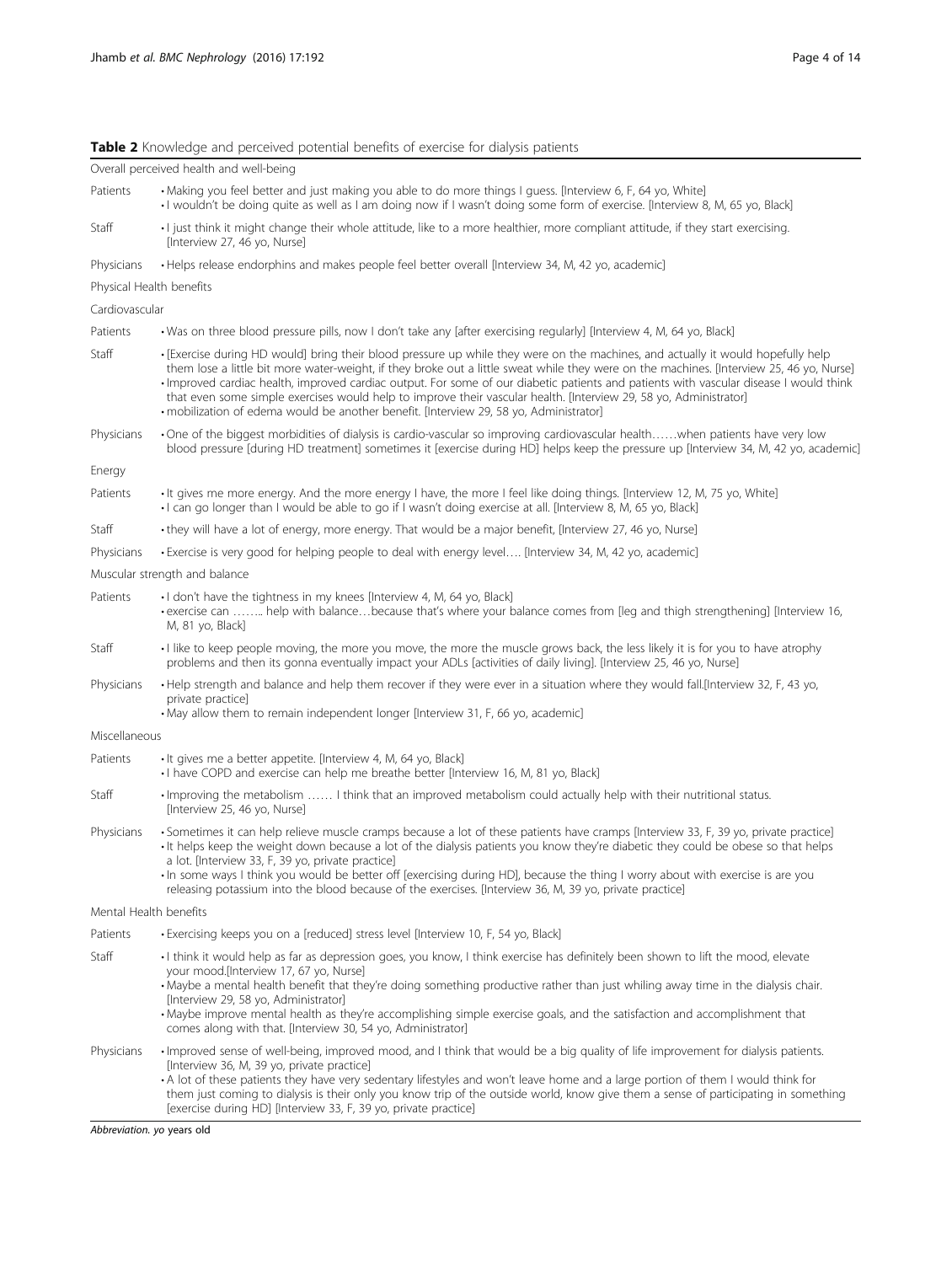especially in the patient interviews. Male patients seemed to focus more on the muscular strength benefits and females on cardio-protective benefits. Interestingly, only a few of the patients commented on the mental health benefits, such as reduced depression and stress, and an increased sense of accomplishment. We found that all but one patient (72 yo White female) and surprisingly one staff member (dialysis technician, 28 yo) reported no knowledge of benefits of exercise. Most patients were unaware or underestimated the recommended frequency and/or duration of exercise:

"Probably couldn't be no more than maybe twice a week" [Interview 10, F, 54yo, Black]

## Theme 2: Reported barriers to exercise: dialysis makes exercise challenging: "When I come home from dialysis, I'm a little bit wiped out"

We identified a number of patient- and system-related or logistic factors that are perceived as barriers (Table [3](#page-5-0)). Fatigue or lack of energy, especially post-dialysis fatigue was universally cited as the biggest barrier to exercise and was described as "drained", "just don't feel like doing anything after HD". Limitations on lifting weights due to fear of injuring the fistula, inability to do water exercises due to dialysis catheter and time constraints due to dialysis were other major dialysis-related barriers. Several participants commented on the poor overall health and comorbidities such as arthritis, amputations, leg weakness and blindness as common barriers. Fear of falling, lack of counselling by staff and lack of suitable exercise options were some of the other reported barriers.

As with adopting any lifestyle modification, lack of motivation is one of the biggest challenges – and patients, staff and nephrologists readily recognized this. Patients reported that dealing with physical and mental challenges of having a chronic illness and being on dialysis made exercise a low priority for them. Providers felt most patients lacked the motivation to take care of their health and were thus not likely to care about exercising.

## Theme 3: Reported barriers to intra-dialytic exercise: intra-dialytic exercise should be safe without disrupting usual care: "None of us want to stay there any longer than we have to"

We identified several barriers related to type, safety and feasibility of intra-dialytic exercise (Table [4\)](#page-6-0). As expected, safety concerns regarding blood pressure stability, limitations due to inability to use the access arm, fear of needle dislodgement and infiltration and cramps due to exercise were commonly reported barriers. Only a few patients stated that exercising in front of others was a significant barrier. Several participants talked about limitations related to the ease of use, cost, and storage of exercise equipment. Some of them had prior experience using a stationary pedaling bike during HD and offered reasons for poor adherence - patients felt that the bike was boring, staff felt that it added to their workload. All participants felt that extensive staff involvement in any intra-dialytic exercise program would be impractical. An interesting barrier that emerged was patients' resistance to changing the routine of dialysis. Although patients described situational reasons for this (e.g., extending time spent at the dialysis center), providers viewed resistance in terms of patients' personal characteristics, describing some, especially long-term HD patients as "strong-willed", and introducing any change to dialysis routine as being "an uphill battle".

## Theme 4: Motivators and facilitators for exercise: motivation for exercise comes from within and from the encouragement of others: "I'm 100% for exercise, I know first-hand that it is beneficial"

A number of patients expressed self-motivation to exercise, arising from either experiencing positive benefits or from recognition of loss of physical fitness after starting dialysis (Table [5\)](#page-7-0). Patients who had accepted dialysis as a lifestyle change seemed to overcome the psychosocial challenges of being more physically active. Participants also identified health incentives and achieving health goals as important motivators to exercise. We also identified a strong trusting relationship of patients with their doctors (primary care and nephrologists) and dialysis staff, and this was a key motivating factor, along with encouragement from family, friends and other dialysis patients. Although most nephrologists offered a number of thoughts on what would motivate patients for an intra-dialytic exercise program (as mentioned below), majority of them did not comment on motivators for overall physical activity.

## Theme 5: Recommendations for intra-dialytic exercise: "It would be good for us mentally to have something else to do there while we are sitting in those chairs"

Participants' thoughts on why, how and what kind of intra-dialytic exercise program they believed might work are shown in Table [6.](#page-8-0) A recurring theme was the convenience in terms of saving travel and precious non-dialysis time. Moreover, by adding distraction to the mundane routine of dialysis, participants felt that it would make the time go faster and add value to the dialysis time. They reiterated that since the dialysis unit is a social environment and if a culture of exercise is introduced, it is likely to be well accepted by the patients. However, an individualized engaging program with prior testing of individual's capabilities was important to the patients. A dialysis unit administrator described his experience with a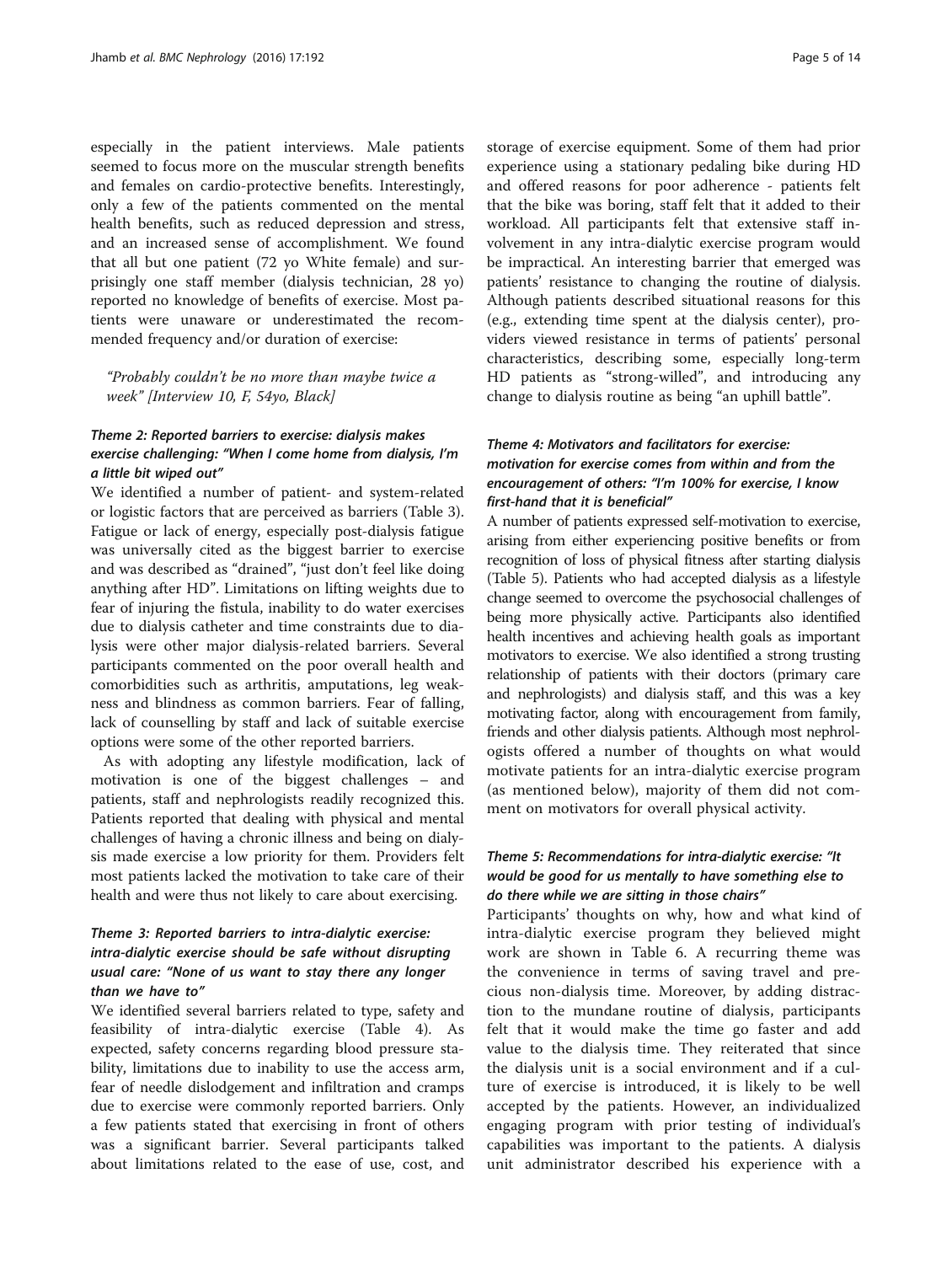#### <span id="page-5-0"></span>Table 3 Reported Barriers to Exercise

Dialysis-related Fatigue

- Patients And usually when I come from dialysis I'm a little bit wiped out and then Yeah, I'd be kind of drained after dialysis [Interview 8, M, 65 yo, Black]
	- I was very active at one time and now I'm very tired. You can't make your body do what you want it to do either all the time because you're tired [Interview 14, F, 68 yo, Black]
- Staff I know the machine makes them tired, dialysis in general is just you know it's a tiring disease [Interview 19, 35 yo, Dietitian]

Physicians • People get really fatigue while on Dialysis and some of them complain of feeling terribly tired. [Interview 32, F, 43 yo, private practice]

#### Dialysis access

- Patients You can't do weights anymore when you're on dialysis...[because of fistula] [Interview 5, M, 25 yo, Black]
	- I have Band-Aids on the sites that were where the needles had been and I don't want to do anything that would cause
		- them to bust or start bleeding again. So those days I don't do any exercise. [Interview 8, M, 65 yo, Black]
	- I was always worried about my fistula if I would fall or something. [Interview 6, F, 64 yo, White]
	- Based on the fact that I now have a catheter and the fistula, it's prohibited of me from going back to that [water pool exercise class][Interview 11, F, 65 yo, White]

#### Non-specific dialysis related factors

Patients · I think the dialysis itself takes enough out of them. I know it does for me; when I go home I have such a headache, I lay down and sleep for a couple of hours [Interview 11, F, 65 yo, White]

#### Time constraints due to dialysis

Patients • I usually can only exercise on the days that I don't go to dialysis, so that really only allows me 2 days a week,

- [Interview 8, M, 65 yo, Black]
- As a result of the dialysis, I have to cram six days of living into three, and so I live alone, so I have to do everything myself [Interview 13, F, 72 yo, White]
- Because with my schedule right now I'm trying to get a kidney and I have so many appointments to go to and I have so much going on [Interview 14, F, 68 yo, Black]
- Staff It's also about finding what kind of exercises they might like or could fit into their day, just because dialysis already takes up so much time. [Interview 22, 28 yo, Dietitian]

#### Comorbidities

- Patients I have severe arthritis ..... in my knees and in my shoulders [Interview 12, M, 75 yo, White]
	- Not too many of us are walking without wheelchairs and canes [Interview 15, F, 76 yo, White]
		- [Other patients] have a lot of other disabilities. One of them has diabetes, he's blind. Another guy has a double amputation. [Interview 12, M, 75 yo, White]
		- I'm not sure we have the stamina to continue with exercising for any length of time……, I know what I should be doing but once again what I should be doing and what I can do are 2 different things. There are people of course that are and can only do certain things [Interview 11, F, 65 yo, White]
- Staff Because of their age and maybe their health too. Some are sicker than others. [Interview 17, 67 yo, Nurse]
- Physicians A lot of our patients they have Diabetes and they're old and they can't see very well and can't hear very well. They can't feel their feet very well because they have Neuropathy [Interview 32, F, 43 yo, 1302 academic]
- Lack of motivation
- Patients There are days you know where you just don't feel like doing a whole lot so you just don't do it. Between being tired and having other physical problems too, it's tough to get somebody motivated enough to want to try to do it. [Interview 12, M, 75 yo, White] • I'd stop exercising and then you know when you stop something you get lazy about it and no motivation [Interview 1, M, 46 yo, Black]
- Staff Figure 1. The tough part of putting in exercise regularly you know is more of a mental challenge than it is physical [Interview 22, 28 yo, Dietitian] • A lot of our patients are there because they really didn't take care of their diabetes, hypertension, not very many are interested but some of them are interested in changing their ways and being healthier, but some are just like "Oh well".[Interview 27, 46 yo, Nurse] • The nature of a chronic illness I think has a set of mental challenges and obstacles all by itself simply because it's a chronic disease[Interview 30, 54 yo, Administrator]
- Physicians So yeah there is a fear component and there is a lazy component too. [Interview 32, F, 43 yo, private practice]
- Fear of side effects or complications
- Patients I have fallen several times because I wasn't paying attention to what I was doing and I have been lucky so far [Interview 12, M, 75 yo, White]
- Physicians I have a patient who has Osteoporosis and she's fallen and broken a hip and now she's not in to any exercises. ...so yeah there is a fear component [Interview 32, F, 43 yo, private practice]
- Logistic barriers for exercise

Patients • When it's cold outside, I don't have as much [exercise/walking][Interview 4, M, 64 yo, Black]

Lack of Staff confidence for counseling

Staff • I think I would [be more comfortable with counseling] if I had a guideline to follow or something, I think a little training, in-service training, would be good [Interview 17, 67 yo, Nurse]

Abbreviation. yo years old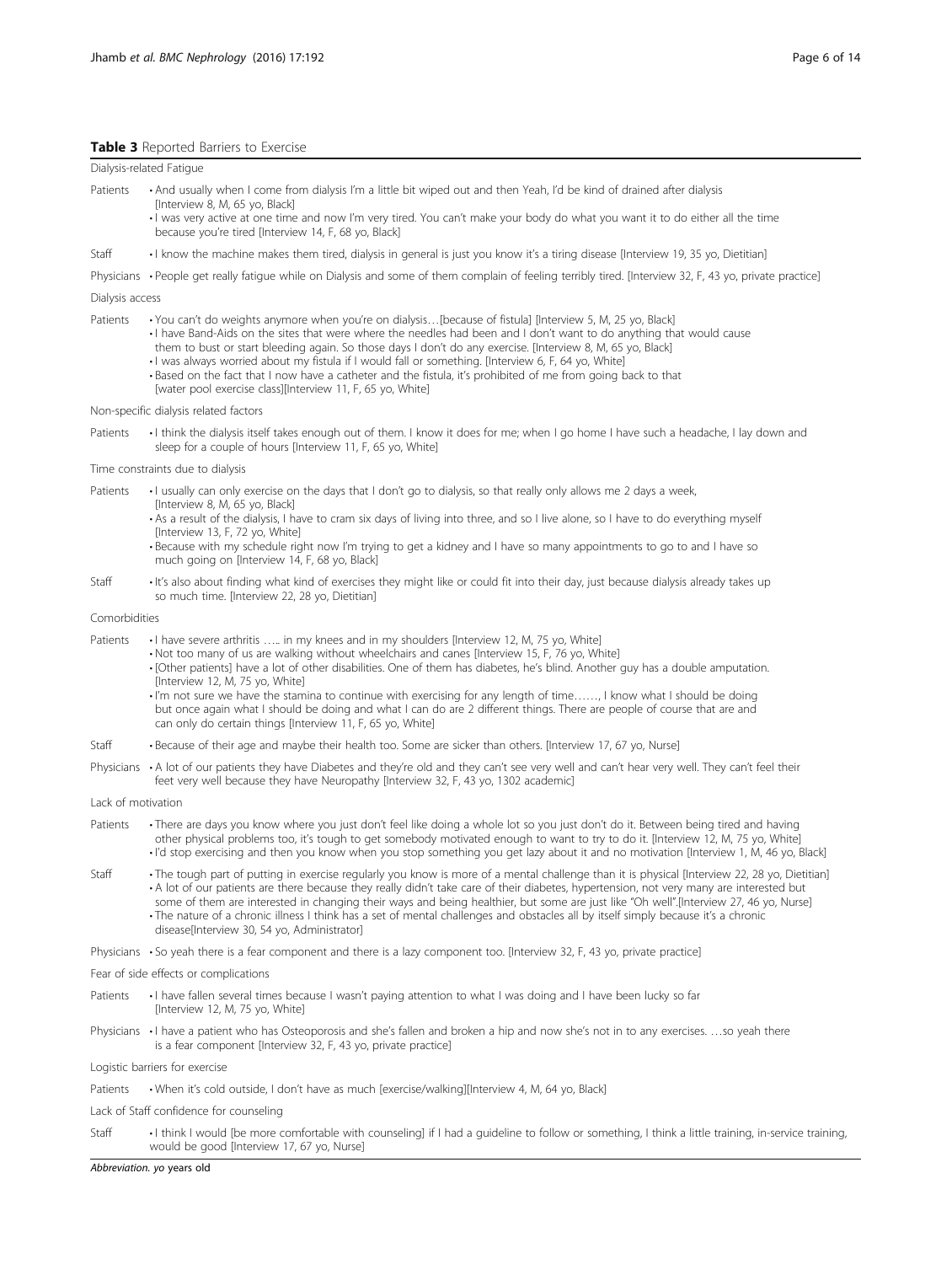## <span id="page-6-0"></span>Table 4 Barriers to intra-dialytic exercise program

|                          | Safety-related limitations of Exercise                                                                                                                                                                                                                                                                                                                                                                                                                                                                                                                                                                                                                                                                                                                                                                                                                                                                                 |
|--------------------------|------------------------------------------------------------------------------------------------------------------------------------------------------------------------------------------------------------------------------------------------------------------------------------------------------------------------------------------------------------------------------------------------------------------------------------------------------------------------------------------------------------------------------------------------------------------------------------------------------------------------------------------------------------------------------------------------------------------------------------------------------------------------------------------------------------------------------------------------------------------------------------------------------------------------|
| Patients                 | • It might make your blood pressure go up [Interview 2, M, 80 yo, White]<br>•Can't move that arm, you're locked into that position for however how long your treatment is. also on your other free arm<br>you have a blood pressure cuff. So you're really kind of locked on both sides. Any movement in either one of those arms is<br>gonna cause the machine's alarm to go off. [Interview 8, M, 65 yo, Black]                                                                                                                                                                                                                                                                                                                                                                                                                                                                                                      |
| Staff                    | · They could dislodge a needle possibly  it would also cause them pain, and it could really cause some large damage to their<br>accessthe biggest barrier that I could see Just moving around too much and cause an infiltrate [Interview 17, 67 yo, Nurse]<br>. If they do too much movement they won't get a good treatment because they will constantly alarm. [Interview 18, 35 yo, Technician]<br>• Sometimes just moving around causes cramping in a patient [Interview 24, 28 yo, Technician]<br>. When people put their feet down you know blood pressure drops so it would definitely make it a little more challenging as far as<br>making sure that the vitals are staying stabilized. [Interview 24, 28 yo, Technician]                                                                                                                                                                                    |
| Physicians               | • How do you interpret high blood pressures when you're exercising? I don't think you can. So it does create some issues that<br>would have to be [addressed] [Interview 36, M, 39 yo, private practice]<br>• People passed out on Dialysis. If they are doing something else that's directing blood flow elsewhere again it's just sort of not an<br>ideal combination. If someone's inclined because they tend to drop their blood pressure, if you're going to make them exercise<br>you're going to exacerbate [hypotension] [Interview 32, F, 43 yo, private practice]<br>· They're almost like sort of tied up to the machine. one hand is immobile so that pretty much you know they just have the use<br>of one hand and we don't like the patients to be really moving their arm too much because then the needles would move<br>and there is chances of them infiltrating [Interview 33, F, 39 yo, academic] |
|                          | Limitation related to Type of Exercise and Exercise Equipment                                                                                                                                                                                                                                                                                                                                                                                                                                                                                                                                                                                                                                                                                                                                                                                                                                                          |
| Patients                 | Getting it [stationary bike] up to the chair would be a challenge. It would probably be too big and clunky of a device to put<br>in there [Interview 4, M, 64 yo, Black]<br>• I found that [stationary bike that he used in a past research study] to be very boring, I didn't like it And I don't think<br>anybody did because I don't see anybody doing it now" [Interview 8, M, 65yo, Black]                                                                                                                                                                                                                                                                                                                                                                                                                                                                                                                        |
| Staff                    | . Buying equipment so we would need to get permission with [the administrator] with the budget. I don't know if we're going<br>to want to spend all this money on some sort of equipment and have half the patients not use it [Interview 19, 35 yo, Dietitian]<br>• Some kind of equipment becomes cumbersome for patients.[Interview 23, 60 yo, Social worker]<br>• Depending on the exercise, you have space limitations[Interview 28, 58 yo, Nurse]<br>• Some of them used it [stationary bike] for a short time and then they lost interest in it [Interview 29, 58 yo, Administrator]                                                                                                                                                                                                                                                                                                                            |
| Physicians               | • It would be a little bit expensive because I guess it would involve some sort of equipment. [Interview 31, F, 66 yo, academic]                                                                                                                                                                                                                                                                                                                                                                                                                                                                                                                                                                                                                                                                                                                                                                                       |
|                          | Lack of privacy during exercising                                                                                                                                                                                                                                                                                                                                                                                                                                                                                                                                                                                                                                                                                                                                                                                                                                                                                      |
| Patients                 | I don't like to be what I think is doing performing in front of people because I don't think I would do it well.<br>[Interview 12, M, 75 yo, White]                                                                                                                                                                                                                                                                                                                                                                                                                                                                                                                                                                                                                                                                                                                                                                    |
| Staff                    | I think for some people it could be a self-conscious thing and maybe they you know some people don't like to go to the gym<br>because they don't want others to see them. [Interview 19, 35 yo, Dietitian]                                                                                                                                                                                                                                                                                                                                                                                                                                                                                                                                                                                                                                                                                                             |
| Impact on staff workload |                                                                                                                                                                                                                                                                                                                                                                                                                                                                                                                                                                                                                                                                                                                                                                                                                                                                                                                        |
| Patients                 | . Yes it would [impact workload] and quarantee they wouldn't have time to add that to their load. They're extremely busy the<br>whole time. so adding one more responsibility to them I don't think is realistic [Interview 11, F, 65 yo, White]                                                                                                                                                                                                                                                                                                                                                                                                                                                                                                                                                                                                                                                                       |
| Staff                    | • As far as the staff goes I don't think we would have the time to do any really one-on-one [exercise]. [Interview 18, 35 yo, Technician]<br>It would have to be very minimal. As our staffing doesn't provide for helping them exercise. I mean just setting them up for it is you<br>know is extra work, we don't always have the staff and we don't always have the time.[Interview 21, 52 yo, Nurse]<br>. With the bicycle[stationary bike]that did add to our work load and not that it was a bad thing but you know it was a good<br>thing for the patients but! really don't have a minute to spare" Interview 28,58 yo, Nurse]                                                                                                                                                                                                                                                                                 |
| Physicians               | · Nurses and techs, they're on their toes all the time, they are busy and there's the machines are alarming, someone you know needs<br>attention all the time, and they are not like over-staffed, they are under-staffed so this would be something extra [Interview 33, F,<br>39 yo, private practice]<br>•There are so many patients per nurse, how attentive can they be when there's another variable in play. [Interview 36, M, 39 yo,<br>private practice]                                                                                                                                                                                                                                                                                                                                                                                                                                                      |
|                          | Resistance to changing dialysis routine                                                                                                                                                                                                                                                                                                                                                                                                                                                                                                                                                                                                                                                                                                                                                                                                                                                                                |
| Patients                 | • If you did it [exercise in dialysis unit prior to starting HD] none of us want to stay there any longer than we have toyou just don't<br>want to be there. It's a mental thing, you just want to get out. [Interview 10, F, 54 yo, Black]<br>· I go [to dialysis] early in the morning so I ain't gonna be doing no exercise early in the morning I like to sleep during the dialysis<br>mostly [Interview 3, M, 54 yo, Black]                                                                                                                                                                                                                                                                                                                                                                                                                                                                                       |
| Staff                    | · The exercisingwe try to encourage them as much as  some people can be verystrong-willed [in adopting changes to their<br>HD routine]. [Interview 18, 35 yo, Technician]<br>· I just don't see them being willing to,  they want to get on the machine, they want to either go to sleep or they want to sit<br>there and do nothing and watch TV. [Interview 21, 52 yo, Nurse]                                                                                                                                                                                                                                                                                                                                                                                                                                                                                                                                        |
| Physicians               | • It not really part of the culture of during Dialysis some of them have been on Dialysis for a long time and they're used to their<br>routine and they come in and they do whatever they do and  I'm not sure that would be completely easy to changeits going<br>to be an uphill battle to get them to exercise right now  they have their routine [Interview 31, F, 66 yo, academic]<br>• A lot of the patients are not receptive to new ideas it's going to be a big change[Interview 33, F, 39 yo, private practice]                                                                                                                                                                                                                                                                                                                                                                                              |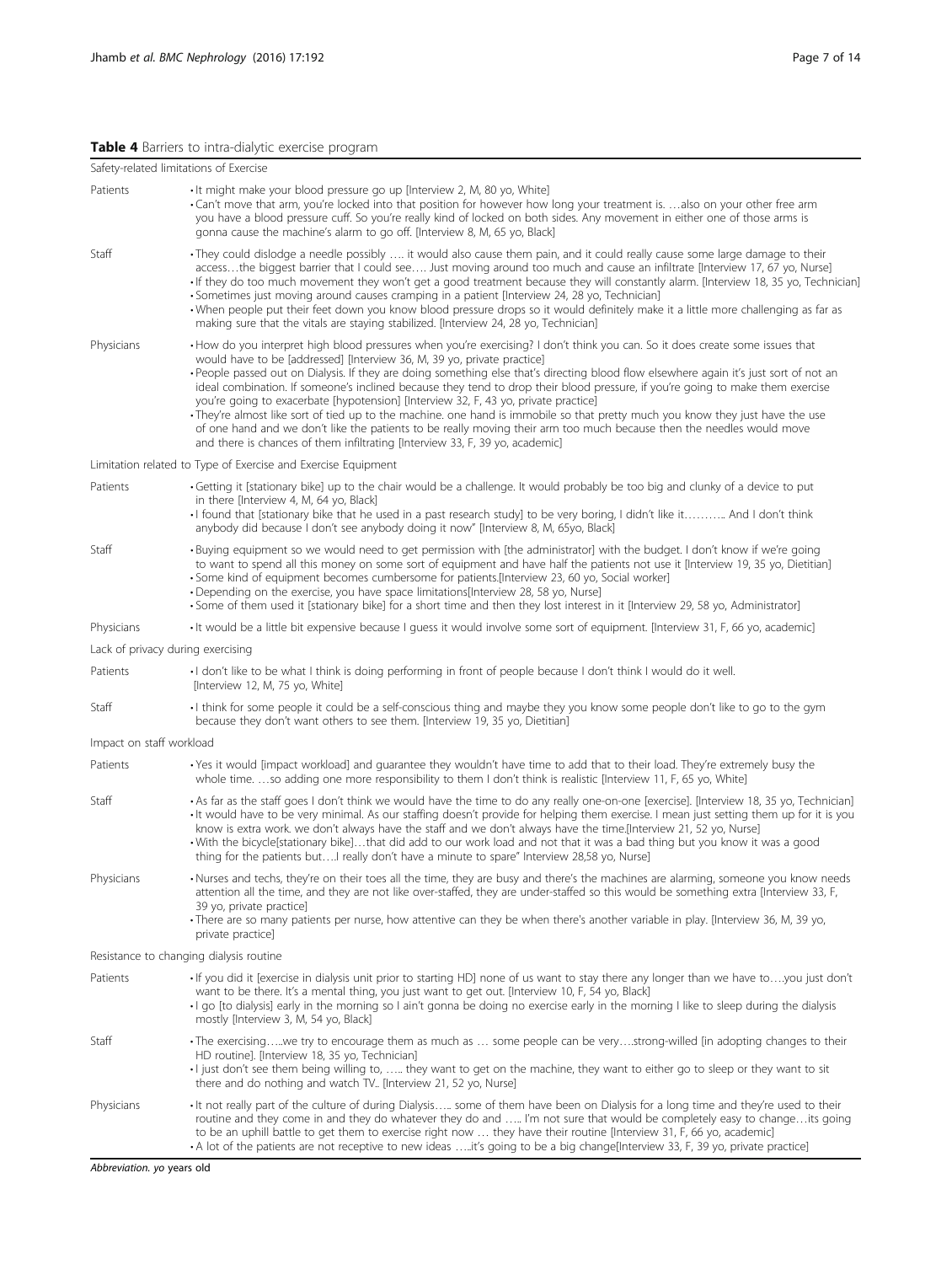#### <span id="page-7-0"></span>Table 5 Motivators/Facilitators to Exercise

Self-motivation/self-awareness of need to exercise

| Patients                                                 | • At one time I wasn't sure that [exercise] is what I wanted to do, I realized later that's what I needed to be doing. I'm 100% for exercise,<br>I know first-hand that it is beneficial  anything is better than nothing it's not so much of trying to be the best in the gym or the<br>best in the place just the fact that you're there. [Interview 8, M, 65 yo, Black]                                                                                        |  |  |  |
|----------------------------------------------------------|-------------------------------------------------------------------------------------------------------------------------------------------------------------------------------------------------------------------------------------------------------------------------------------------------------------------------------------------------------------------------------------------------------------------------------------------------------------------|--|--|--|
|                                                          | · I hate to use the word but you just suck it up and that's about it. So the worst thing to do is to just sit around and mope so you<br>don't do that. ! feel really guilty when I come home on these cold days and I can't go out. I feel guilty about that. [Interview 12,<br>M, 75 yo, White]                                                                                                                                                                  |  |  |  |
|                                                          | · Every day, every chance and all day we should do something. Even though you're tired you try to do what you can. You benefit by<br>being able to do a little bit more. It's a battle and you know you just can't sit there because that's not doing you any good<br>[Interview 14, F, 68 yo, Black]                                                                                                                                                             |  |  |  |
|                                                          | . Well I should be doing a lot more, if I could. And I mean mentally, it bothers me that I can't run up the steps anymore like I used<br>to or it takes me longer to get from the car inside the house. [Interview 4, M, 64 yo, Black]                                                                                                                                                                                                                            |  |  |  |
| Staff                                                    | · Maybe the end goal of improving their energy, improving how they feel after dialysis, any beneficial factorslike I said energy<br>or stress [Interview 22, 28 yo, Dietitian]<br>• Some of our patients are motivated by health goals, it doesn't just have to be transplant, if they wrestle with something else health<br>wise and they're on a path for improvement their own health for some can be motivating as well. [Interview 30, 54 yo, Administrator] |  |  |  |
| Doctors' advice                                          |                                                                                                                                                                                                                                                                                                                                                                                                                                                                   |  |  |  |
| Patients                                                 | • [Doctors advised] that I had to exercise, to lose weight, whatever it was that I could do that would cause me to shed those pounds,<br>that's what I did [Interview 4, M, 64 yo, Black]<br>• My doctor, the one that I deal with at clinic, I'd do anything he tells me to do. [Interview 12, M, 75 yo, White]                                                                                                                                                  |  |  |  |
| Staff                                                    | • The support from the medical practitioners would be critical, I mean these are the same people interacting with them about all<br>aspects of their life and their goals [Interview 30, 54 yo, Administrator]                                                                                                                                                                                                                                                    |  |  |  |
| Staff encouragement                                      |                                                                                                                                                                                                                                                                                                                                                                                                                                                                   |  |  |  |
| Patients                                                 | • And I have a crew down there at the dialysis clinic that don't let you do that [sit and mope around]. They encourage it [exercise].<br>it's just a good environment [Interview 12, M, 75 yo, White]                                                                                                                                                                                                                                                             |  |  |  |
| Staff                                                    | · I'm a huge proponent [of exercise], if you're able, I wanna encourage patients to do whatever that I believe and they state is their<br>ability level. [Interview 25, 46 yo, Nurse]                                                                                                                                                                                                                                                                             |  |  |  |
|                                                          | · I believe in the use it or lose it mentality. You know whether it's tough for them to workout sometimes, it's almost like you have<br>to kinda push through it to reap the benefits I think there may be  some form of exercise that almost everyone can do.<br>I definitely think that exercise is important in any way they can fit it in [Interview 22, 28 yo, dietitian]                                                                                    |  |  |  |
| Physicians                                               | If the whole team sort of supported them trying it then I think some of them would do that [Interview 31, F, 66 yo, academic]                                                                                                                                                                                                                                                                                                                                     |  |  |  |
| Support person (family, friend, other dialysis patients) |                                                                                                                                                                                                                                                                                                                                                                                                                                                                   |  |  |  |
| Patients                                                 | • You gotta have somebody that when you work out, you gotta have somebody to get you motivated, Somebody to push you!<br>[Interview 3, M, 54 yo, Black]<br>· I have friends that I walk with, I have a son that's 26 and he goes to a gym 3 times a week and he's always telling me I should<br>exercise [Interview 6, F, 64 yo, White]                                                                                                                           |  |  |  |
| Staff                                                    | · Yeah that's usually how our patients are motivated is by lobby discussion [in dialysis unit waiting room] with each other.<br>Yeah usually they're more receptive to hearing it from another patient [Interview 29, 58 yo, Administrator]<br>• Most have a spouse or a sibling or child or parent that's working with them in part of their lives. That person's buy in<br>could be motivating [Interview 30, 54 yo, Administrator]                             |  |  |  |
| Type of exercise program                                 |                                                                                                                                                                                                                                                                                                                                                                                                                                                                   |  |  |  |
| Patients                                                 | It has to be interesting for you, for you to want to do it.  If you can find something that you like to do that occupies<br>your mind then you might want to keep it up.[Interview 8, M, 65 yo, Black]                                                                                                                                                                                                                                                            |  |  |  |
| Staff                                                    | · Finding what they enjoy you know would be number one [Interview 22, 28 yo, Dietitian]                                                                                                                                                                                                                                                                                                                                                                           |  |  |  |

Abbreviation. yo years old

pilot group physical therapy program in his unit involving an in-center physical therapist:

"it was well tolerated, it was well accepted … was extremely positive from patients. The anecdotal patients' feedback was overwhelming, not just one or two, essentially all patients seemed to very much appreciate the attention, the diversion…. the patient response one after another after another totally was "This is fun, I like it, I love the person, I look forward to it". From our measurements of patient perception,

## participation, and their feedback, it was a wonderful success." [Interview 30, 54 yo, Administrator]

Despite its initial success, the program failed due to lack of resources to support the in-center exercise staff, thus again emphasizing the need for a less resource intensive program.

Staff and nephrologists suggested offering patients incentives such as prizes or raffles as a way to motivate them to participate in exercise. Interestingly many patients identified positive health benefits and the ability to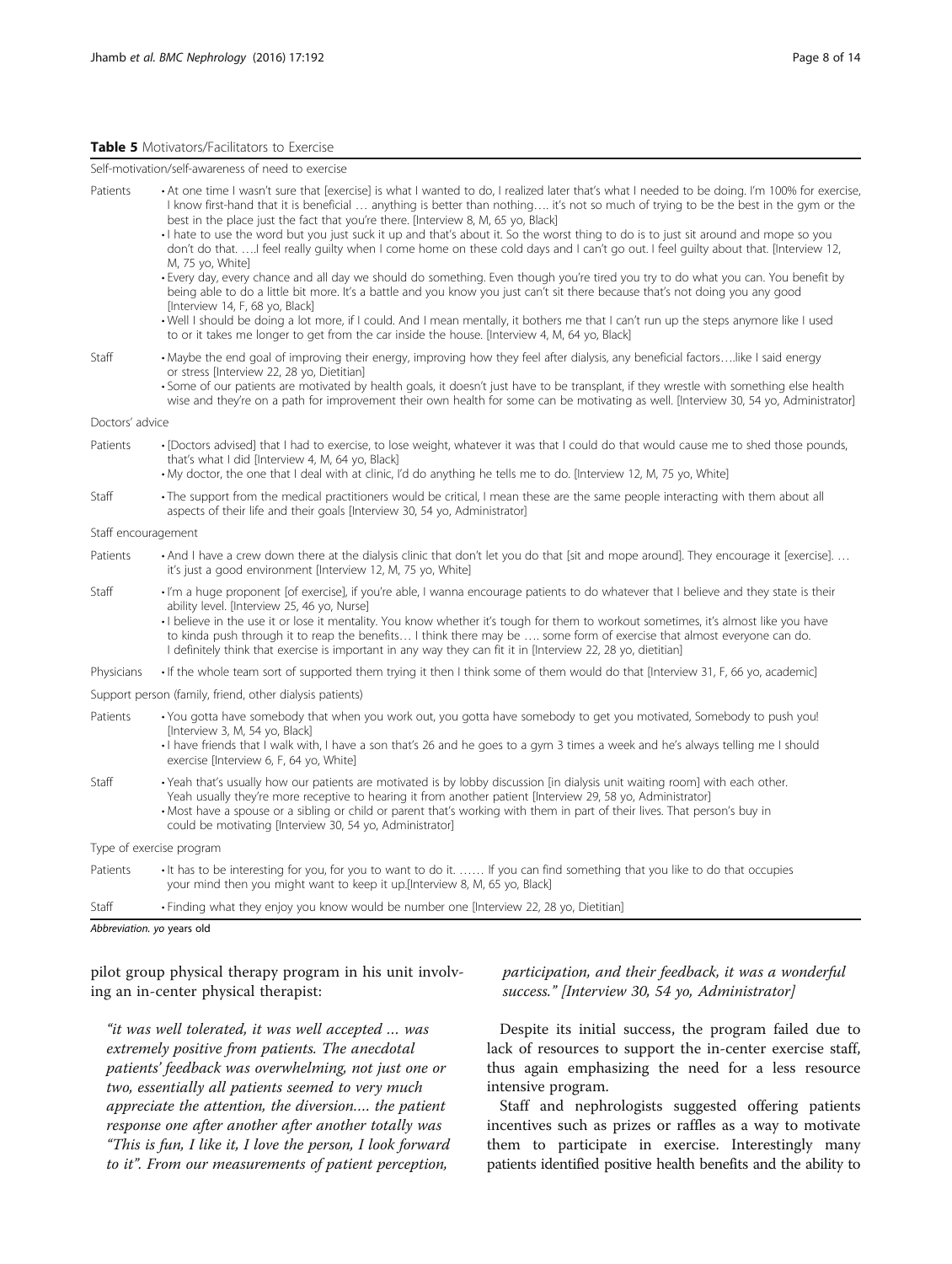#### <span id="page-8-0"></span>Table 6 Recommendations for Intra-dialytic Exercise

WHY intra-dialytic exercise might work? – Provide time distraction and convenience

- Patients If you could do it [exercise during dialysis] that would be great. It's kind of torture sitting in a chair for 3 h. I've always questioned why there wasn't something for us to do there besides sit there. It would be good for us mentally to have something else to do there while we are sitting in those chairs [Interview 10, F, 54 yo, Black] Staff • The convenience too, if they were here for 3–4 h, you know, some people get pretty bored…..but if they were able to do some exercise, that would be a way to spend the time. [Interview 17, 67 yo, Nurse]
	- They would see how much fun other people were having doing it, and if the staff gets into it, just walking around and doing their work, they'll be playing around with it, and it just makes for a very light and fun afternoon, time will go fast. [Interview 23, 60 yo, Social worker]
	- You're not doing it outside of dialysis which is precious time to our patients….. trying something new in a very routine and monotonous process that they live with every week. It may end up that something like that is motivating because it's different. [Interview 30, 54 yo, Administrator]
- Physicians There is such a time thing for dialysis itself, it would be nice to somehow turn that time into productivity. I think accessibility would be good... you might have more compliance because you're stuck there for four hours [Interview 36, M, 39 yo, private practice]

HOW intra-dialytic exercise might work? – Build "Exercise culture" in dialysis unit

- Patients I'm the kind of person says that if you can do it, I can do it [if you saw someone else exercise, could that be motivating?] [Interview 12, M, 75 yo, White]
- Staff · It's that mentality if you see someone else trying to improve themselves and then you kind of like feel bad about yourself ........ And then maybe if they are seeing their friends across the aisle doing it, then that might motivate them to do it as well. [Interview 19, 35 yo, Dietitian]
	- I would think that it[exercise during dialysis] would hopefully kind of be a chain reaction sort of thing somebody saw someone doing it, you know, while they were on the machine, and then maybe they can get a couple [of other patients] to follow suit. [Interview 25, 46 yo, Nurse]
	- If they saw somebody that was on dialysis for many, many years, kind of embracing this new philosophy…..That could possibly light the fire for others. [Interview 25, 46 yo, Nurse]
	- Most of the staff I think would encourage the patients and have fun with it and help the patient have fun with it. [Interview 26, 41 yo, Nurse]
- Physicians It's a social environment and what one person is doing it going to possibly influence another and that can be positive results so other people who see that person exercising may want to do it. If the whole team sort of supported them trying it then I think some of them would do that[Interview 31, F, 66 yo, academic]
- WHAT type of intra-dialytic exercise might work? Individualized, engaging, group activity
- Patients I think before the exercise is implemented they should give an example to see how the exercise is, if they would be able to do them and how far they should go because we're not in that position to do all that they might want us to do [Interview 14, F, 68 yo, Black] • Yeah more flexible type because I can choose the intensities because when I get tired or when I've had enough, I'm going to stop. [Interview 4, M, 64 yo, Black]
- Staff Have a spirited person to try to engage them, and just kind of make it fun. Group activities where you see other people enjoying it and you feel like you want to participate. [Interview 23, 60 yo, Social worker] • Being involved in group activities not necessarily them being pin-pointed you know all by themselves? [Interview 24, 28 yo, Technician]
- Physicians I can even imagine having different regimens at higher and lower levels where you have the fitter or more stable patients do something that's more like high level and maybe the less fit do sort of the leg lifts or other exercises. [Interview 36, M, 39 yo,
- WHAT components to include? Education about exercise
- Patients They should put something like that [information on exercise] on the wall [in dialysis unit][Interview 7, F, 43 yo, Black]
- Staff I think what would be best initially is just to do some pretty heavy education on the benefits. You know especially kind of hitting home the role of exercise with giving them energy… you need to get stronger so you can live on your own again leave the nursing home, get back to home and this is something that can help you reach those goals. [Interview 19, 35 yo, Dietitian]
- HOW to motivate? Incentive to exercise

private practice]

- Patients You have to find some kind of a benefit from what you're doing or you're not going to do it and when I do it, I feel good. I feel good about myself. I feel good because I've done it. And that's the only payment you can get from it. [Interview 12, M, 75 yo, White]
- Staff Maybe testimonials [from patients about benefits of exercise] ….if they could see that [Interview 28, 58 yo, Nurse] • It would be every few months, do some sort of contest or raffle or something they could earn if they do their exercise,[like we did for fluid gains][Interview 19, 35 yo, Dietitian]
	- I'm sure that [gift cards] would be incentive but that's costly. Everybody likes money! [Interview 26, 41 yo, Nurse]
- Physicians Maybe in the beginning offering some sort of encouragement or incentive chance whether it's you know they can have TV or something …. maybe a raffle or … a prize or something. That'd be key to get them motivated to want to do it. [Interview 34, M, 42 yo, academic]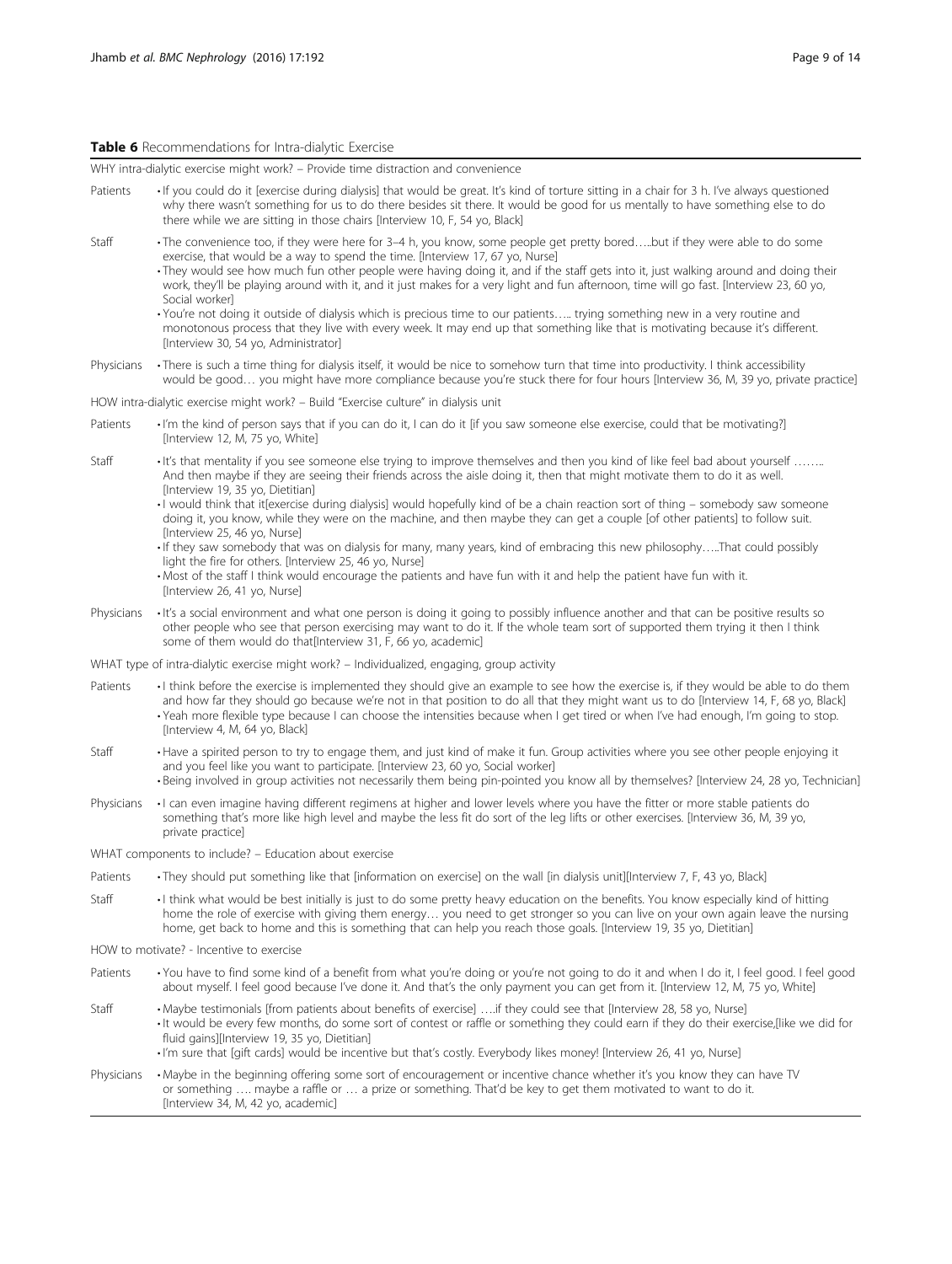do more as internal motivators for engaging in exercise. "I feel good because I've done it. And that's the only payment you can get from it [Interview 12, male, 75 yo, white].

## Theme 6: Dialysis staff attitude towards promoting exercise: "I know it can be done and that it can be tolerated"

Since dialysis staff - the nurses, technicians, social workers, dietitians and administrators - are the key front line staff involved in the successful implementation of any intra-dialytic exercise program, we elicited their attitude and willingness to support such a program and the extent of their participation that they thought would be feasible. Majority of staff members believed that intra-dialytic exercise was safe and feasible:

"There's clearly a significant population of patients who could participate in some kind of planned exercise during a dialysis treatment, I know that to be possible. I know it can be done and that it can be tolerated" [Interview 30, 54 yo, Administrator]

Although most of the staff members were supportive of an intra-dialytic exercise program, they strongly felt that their direct responsibility should be limited to patient encouragement, motivation and monitoring. Staff felt that a program that required minimal staff assistance could be easily accommodated and would not add to their workload.

"I don't see it [encouraging exercising] being a huge issue …. monthly education with them on that [exercise] like I do with the diet and you know adding a little bit of work but I don't think it would cumbersome." [Interview 19, 35 yo, dietitian] "I don't know if that would, you know, interfere with us making sure that they're okay 'cause we do every half hour check-ups basically we're making our rounds to every patient, making sure that they're okay, checking all of their vitals.…….. I wouldn't see it [exercise during dialysis] being that much of a hassle." [Interview 24, 28 yo, technician]

## **Discussion**

In this qualitative study, we identified the knowledge, barriers and motivators to exercise in dialysis patients by interviewing HD patients, dialysis staff and nephrologists. Although the need for promoting exercise participation in dialysis patients is widely recognized, as is evident by the National Kidney Foundation guidelines [[15\]](#page-12-0), the lack of an exercise routine in a majority of dialysis patients uncovers the critical need for understanding exercise-related barriers and preferences. Our study takes a novel approach of addressing these important questions by including a heterogeneous sample of all the key stakeholders – patients, dialysis staff and nephrologists. Additionally, by eliciting

their recommendations for an intra-dialytic exercise program, it lays the foundation for developing a patient and provider preferred program that is more likely to have long term acceptability and adherence.

Most dialysis patients viewed exercise as beneficial, consistent with prior studies [[20](#page-12-0)]. However we identified a critical gap in patients' knowledge of mental health benefits of exercise, thus providing a target for intervention. We found that patients unanimously underestimated the exercise goals, which per the KDOQI guidelines should be at least 30 min of moderate-intensity exercise on most, and preferably all days of the week [[15\]](#page-12-0). This extends the findings of Painter et al. who found that even dialysis staff were largely unaware of these guidelines [[26](#page-13-0)]. Although these guidelines imply the notion that quantification of exercise and reaching a critical threshold may be important as a key metric of efficacy, the recent focus in the physical fitness field has shifted to greater emphasis on overall physical activity in lieu of the burdensome sentiment that only 150 min/week can or will determine benefit [\[30, 31\]](#page-13-0). It is especially important to impart this knowledge to dialysis patients and providers as many of our patients may be unable or unwilling to engage in higher doses or duration of exercise. More importantly, the emphasis should be on increasing overall physical activity rather than participating in formal exercise training program. Most HD patients may be unable or unwilling to participate in formal exercise training, but may be more inclined and able to modify their day to day routine so as to incorporate more physical activity and reduce their sedentary behavior. However, such a shift in focus not only needs revision of national guidelines, but also educational efforts to increase awareness among the health care providers so that they can appropriately counsel and motivate their patients.

Confirming findings from previous studies, a major barrier identified by patients and providers was fatigue [[5, 20](#page-12-0), [25](#page-13-0)]. At the same time, improvement in energy level was recognized as a benefit of exercise by all participants. Lack of energy due to the disease or the dialysis treatment itself may lead to low physical activity, which in turn may perpetuate fatigue and the vicious cycle of inactivity continues. Since the majority of dialysis patients value improvement in fatigue, even more than improvement in survival [\[32](#page-13-0)], more research is needed to find how and what kind of exercise may lessen the experience and impact of fatigue in these patients.

Although some prior studies have examined barriers to exercise [\[20,](#page-12-0) [24](#page-13-0)–[26\]](#page-13-0), an additional important focus of our study was identifying factors and behaviors that would motivate patients to participate and adhere to exercise. Self-awareness of benefits of exercise was a key element, similar to what Kontos et al. reported in a predominantly white Canadian cohort [[25\]](#page-13-0). Accepting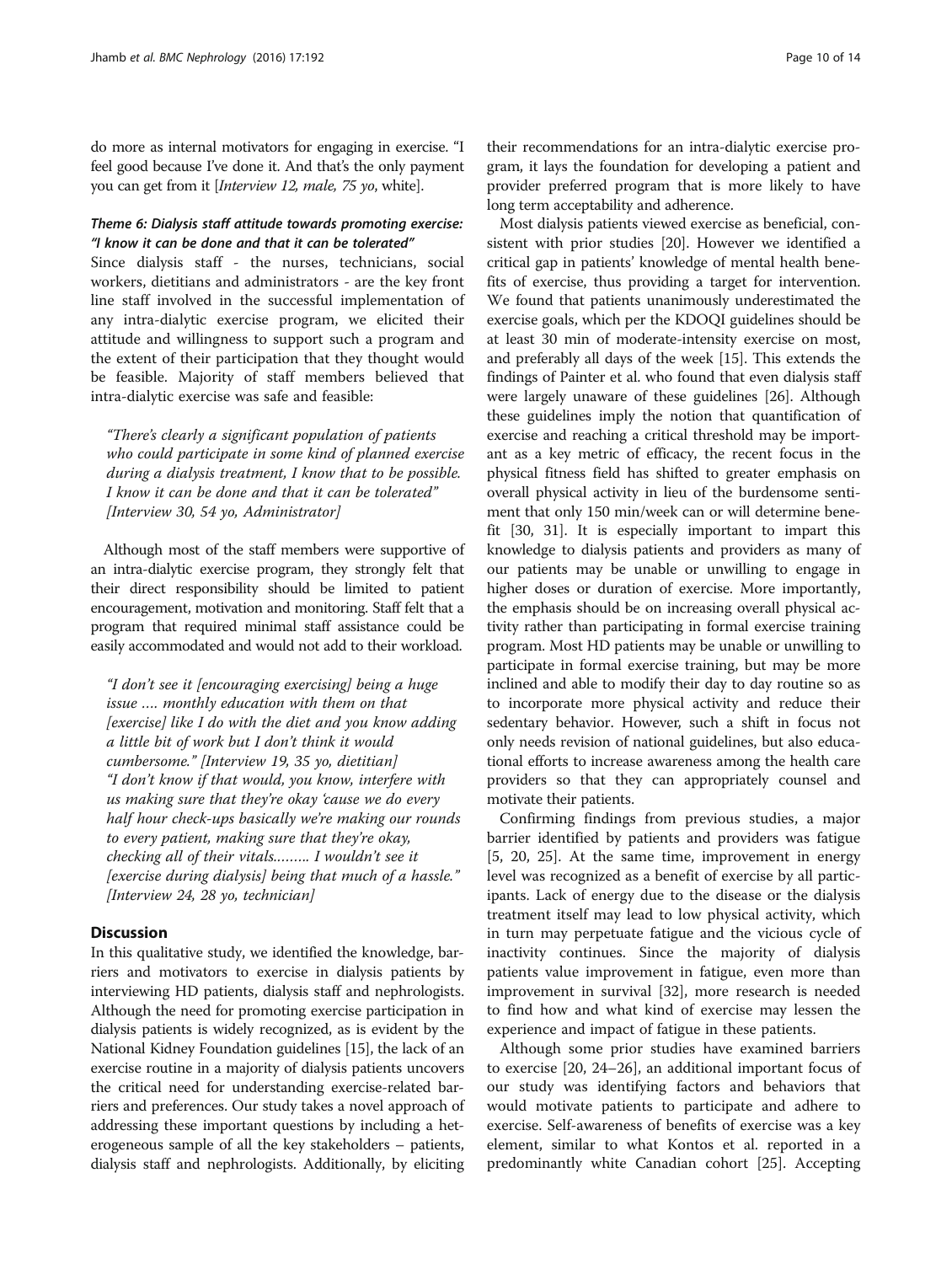dialysis as part of life, starting slow, doing something rather than nothing, desire to achieve pre-dialysis physical health, experiencing positive benefits from exercise and achieving health goals were other motivators cited by the patients. Incorporating communication skills such as motivational interviewing can be useful to elicit these patient motivators to reinforce and encourage adherence to an exercise program, as has been shown in dialysis and non-dialysis patients [\[10,](#page-12-0) [33\]](#page-13-0). However, how to incorporate such interventions in a clinical setting with minimal additional resources or costs remains a challenge.

As with any life-changing disease, patients relied heavily on their health-care providers and social network for support, encouragement and guidance for exercise. More importantly, it was evident that there is an interactive contextual influence of the provider and clinic setting on the patients' attitudes towards exercise. Patients who perceived the staff to be supportive, were more likely to have a positive attitude towards exercise "…I have a crew down there at the dialysis clinic that don't let you do that [sit around and mope]. They encourage it [exercise]...it's just a good environment." (Table [5](#page-7-0)). Given that prior studies have shown that assessment of physical function is not part of routine practice [[26\]](#page-13-0), nor are dialysis staff or nephrologists confident in counseling patients about exercise [[22, 28](#page-13-0)], a major change in provider training and practice patterns is called for. Additionally, increased involvement of health professionals with specialized training in exercise prescription such as physical therapists may be needed.

Because so much of dialysis patients' lives revolve around the process of getting dialysis and non-dialysis time is precious, we wanted to explore what participants thought about doing exercise during dialysis. Almost all participants felt that an intra-dialytic exercise program would be preferred to exercising at other times, as well as feasible. Important barriers related to safety, limitations of type of exercise and impact on staff workload emerged. An intriguing set of barriers pertained to patients' apparent resistance to changing dialysis routine. However, both patients and professionals felt that building a culture of exercise and obtaining commitment from long-time dialysis patients may inspire others to follow. Novel approaches for building such social support systems within and across dialysis units by integrating technology, such as competitions and rewards based on number of steps using wearable accelerometers, should be explored in future studies.

An important consideration for long-term adherence was participants' desire for a multi-modal intra-dialytic exercise training program that incorporated exercise, educational and motivational components. It was viewed as very important to have an engaging exercise program which would incorporate elements that could be individualized to the patient's health status and ability. In general, dialysis staff had a supportive attitude towards intra-dialytic exercise, but it would be crucial to minimize their active responsibility and workload in such a program. Dietitians and technicians seemed most willing to advocate for such a program.

A limitation of our study may be that although we continued to conduct interviews until we reached what we saw as thematic saturation, we may have failed to capture additional thoughts and beliefs that might have emerged from more interviews. However, we used purposive sampling to select a heterogeneous group of participants with key characteristics in each group which is likely to be reflective of a broader population and thus would facilitate the capture of a wide range of relevant views, concerns and beliefs. Moreover, we incorporated feedback from a dialysis patient, unit nurse manager and social worker in developing the interview guide, thus including a broad-range of questions and probes. However, although the patients were representative of the Pittsburgh HD population, they were older, included more blacks and did not represent diverse ethnicity as compared to the United States HD population (mean age 54 years, 43% females, 31% blacks, 17% Hispanics) [[34\]](#page-13-0); which may limit generalizability of our findings. Also, all participants were recruited from a single large dialysis organization (LDO, DCI) and may not represent the practices at other LDOs. The findings from our study may not be applicable to the home dialysis patients. However, in the US, more than 10 times as many ESRD patients receive HD treatments at a clinic as those who do peritoneal dialysis and home HD combined [\[34](#page-13-0)]. Thus, our findings are likely to be relevant to more than 90% of the ESRD patients in the US. Lastly, we did not include representatives of large dialysis organizations (LDOs) in the US in our study. We believe that the onus rests on the nephrology research and clinical community to devise innovative ways of increasing physical activity and delivering intra-dialytic exercise to HD patients, with minimal additional costs and resources. However, not involving LDOs as stakeholders may be a limitation of this study and is very important for future research.

#### Conclusion

Given the paucity of interventions to improve the HRQOL and physical well-being of patients on chronic HD and the promise of exercise therapy, there is a critical need to optimize exercise participation in these patients. Our study identifies important barriers to exercise, several of which may be modifiable, as well as factors that may motivate HD patients to exercise. Patients and providers favor a multi-modal program that includes individually-adaptable intra-dialytic exercises, education and motivation Understanding and incorporating the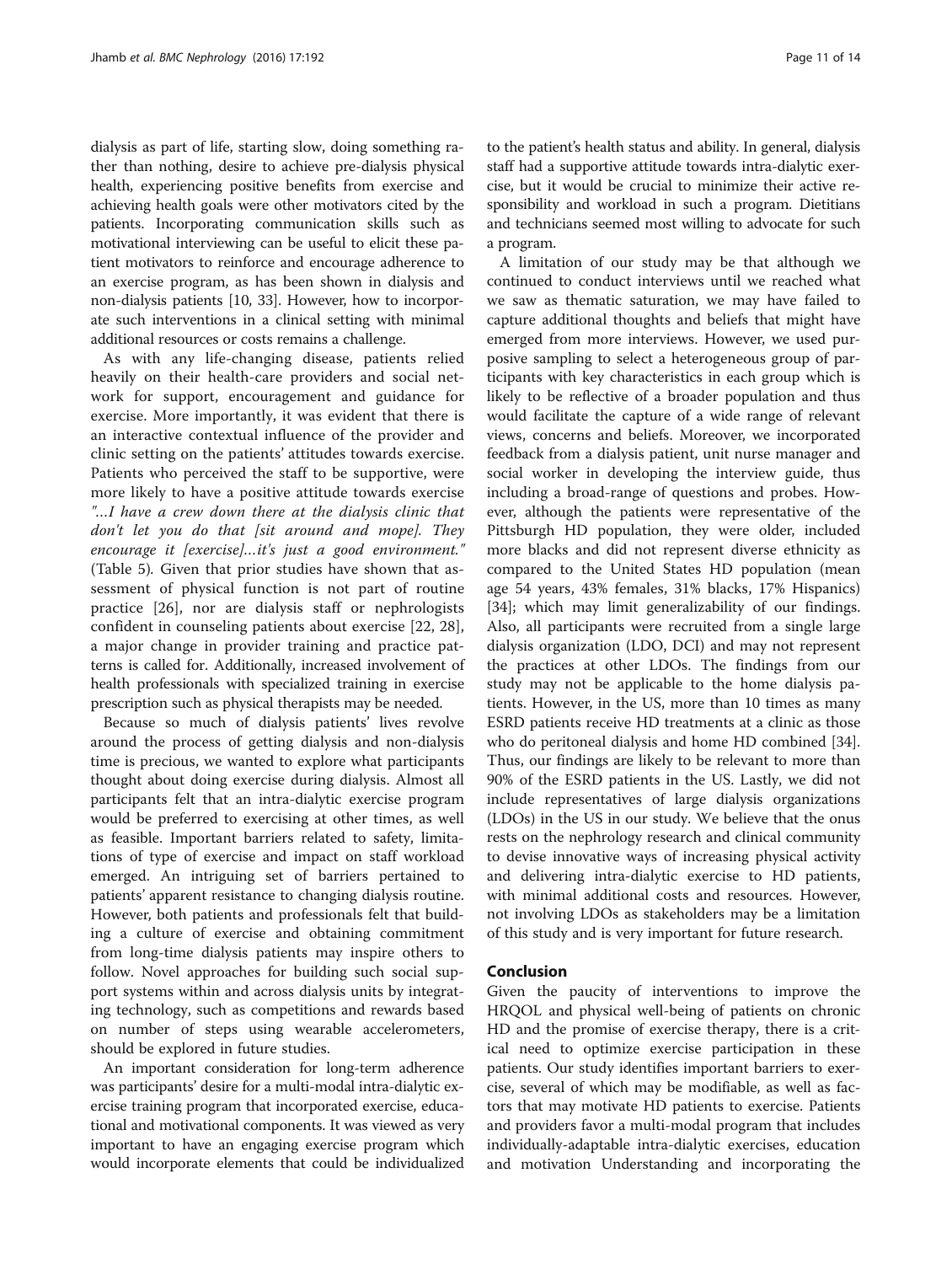## <span id="page-11-0"></span>Appendix

#### Interview guide

This contains a draft of questions and probes that were used for qualitative interviews. These questions were used only as a guide to aid in starting the conversation.

Interview Script:

Exercise or any kind of physical activity can improve physical fitness and health of patients on dialysis. But it is hard for dialysis patients to do regular exercise. We want to find out what are your thoughts about exercise. By exercise, we mean any kind of physical activity, including walking, climbing stairs, etc. We are interested in finding out barriers and motivators for exercise in dialysis patients. This information will help us in designing an exercise program that would address these barriers and incorporate patient and provider preferences. We will ask you some questions. Please tell us as much detail as you can.

Draft of planned questions and probes for qualitative interviews

{NOTE: These questions are as a guide to aid in starting the conversation. Based on participants' responses, further exploration of their thoughts and opinions is encouraged}

Questions for patients:

- 1. What do you see as the benefits of doing exercise in general?
- 2. How much exercise per day or per week should you be doing to protect your health and keep healthy?
- 3. Would you prefer doing exercise during your dialysis session or at home on your non-dialysis day? Why?
- 4. If we have an exercise program in your dialysis unit, would you be interested in doing exercise during your dialysis session? Why or why not?
- 5. Have you ever participated in any exercise program during dialysis session? If yes, how what exercise did you do and how was your experience?
- 6. Will exercising during dialysis in front of other people bother you? Why or why not?
- 7. Do you think exercise during dialysis has any side effects? Why?
- 8. Do you think you would be scared or anxious to do exercise while you are on dialysis? Or would it make you less anxious knowing you are in a supervised environment with health care professionals around? Why?
- 9. Are you worried about any injury due to exercise? Why? Any past experiences?
- 10.Are you worried about how exercise during dialysis will affect staff workload? In what way?
- 11.If we show you exercise videos during dialysis that you can follow, would that be something you would be interested in doing?
- 12.Would you like exercise sessions with a fixed set of exercises or a more flexible program in you can choose type and intensity of exercise? Why?
- 13.What kind of leader or instruction giver would you prefer to see in the exercise videos?
- 14.What phrases during exercise will keep you motivated to finish a session of exercise?
- 15.When doing exercise during dialysis, you will not be able to move the arm which has the fistula or catheter. Would you like to exercise that arm prior to dialysis or at home? Why?
- 16.Would you like to get more information on benefits and safety of exercise for dialysis patients, in general?
- 17.Would you be interested in watching videos that give you more information on benefits and safety of exercise? If yes, would you prefer to watch these videos at home or during dialysis?
- 18.It may be hard for patients to have motivation to get started or continue on an exercise program. Would you be open to meeting a motivational counselor who can help you resolve any concerns that you might have and motivate you to exercise? If not, why? What other things would motivate you?
- 19.Would you be interested in watching video clips about other people with illnesses who exercise? Would this motivate you to exercise? If yes, would you prefer to watch these videos at home or during dialysis?

Questions for dialysis staff:

- 1. Do you know the benefits of exercise for HD patients? Can you tell us some of the benefits
- 2. Do you see exercise during dialysis as feasible for patients? Why or why not?
- 3. What concerns do you have about risks of exercise during dialysis?
- 4. What do you think will motivate patients to do exercise doing dialysis?
- 5. If patient exercise during dialysis, do you think it will add to your work? What would be acceptable as "additional work"?
- 6. Do you feel comfortable counselling patients to exercise? Have you had any training in this? If not, what would make you more comfortable?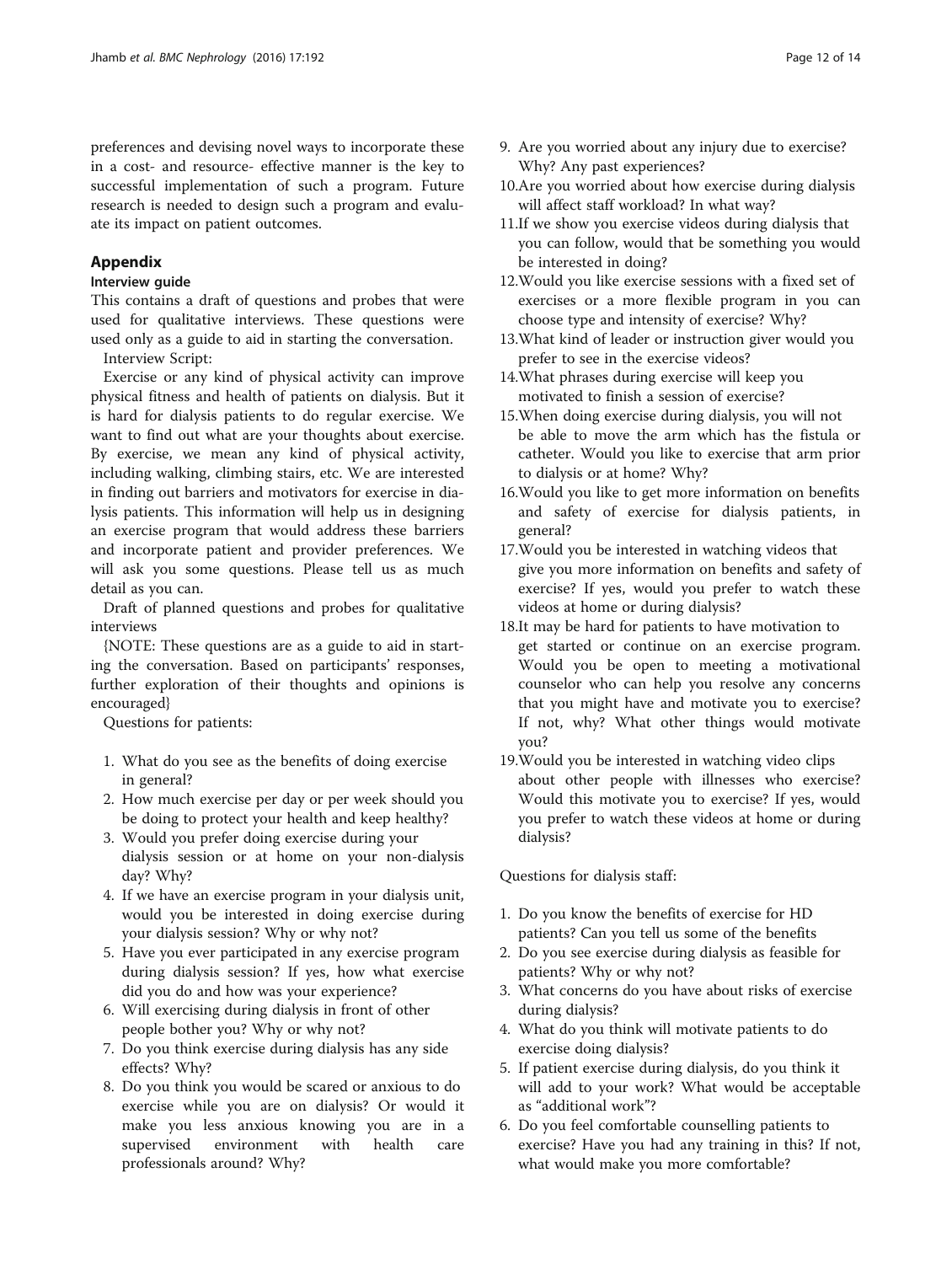<span id="page-12-0"></span>7. What barriers do you see for implementing an intra-dialytic exercise program?

Questions for nephrologists:

- 1. Do you know the benefits of exercise for HD patients? Can you tell us some of the benefits
- 2. Do you see exercise during dialysis as feasible for patients? Why or why not?
- 3. What concerns do you have about risks of exercise during dialysis?
- 4. What do you think will motivate patients to do exercise doing dialysis?
- 5. Do you feel comfortable counselling patients to exercise? Have you had any training in this?
- 6. What would make you more comfortable in counselling patients to exercise?
- 7. What barriers do you see for implementing an intra-dialytic exercise program?

#### Abbreviations

DCI: Dialysis clinic, inc.; ESRD: End-stage renal disease; HD: Hemodialysis; HRQOL: Health-related quality of life; KDOQI: Kidney disease outcomes quality initiative; LDO: Large dialysis organization; SD: Standard deviation

#### Acknowledgments

We acknowledge Ann Hall, RN, CNN (dialysis unit nurse manager) and Ginger Fuller, MSW (renal social worker) for their contributions in interview guide development.

#### Funding

This work was supported by American Heart Association grant 11FTF7520014 (Jhamb) and Junior Scholar Award, University of Pittsburgh (Jhamb). In addition, Dr. Forman is supported in part by NIA grants P30 AG024827 and 1R56AG051637- 01A1, PCORI grant IH-1304678, and VA Office of Rehabilitation Research and Development grant F0834-R.

#### Availability of data and materials

The data used in the current study is available from the corresponding author on reasonable request.

#### Authors' contributions

Research idea and study design: MJ, MLM, GI and MAD; data collection: MLM; data analysis/interpretation: MJ, MLM, GI, JWC, JS, MBC, DEF, AH, MAD. Each author contributed important intellectual content during manuscript drafting or revision. All authors read and approved the final manuscript.

#### Competing interests

The authors declare that they have no competing interests.

#### Consent for publication

The participants provided informed consent to publish individual level data (quotes) and their demographic information such as age, sex, race and job that was not associated with the participant name.

#### Ethics approval and consent to participate

The study was approved by the University of Pittsburgh Institutional Review Board and all subjects provided informed consent.

#### Author details

<sup>1</sup> Renal-Electrolyte Division, University of Pittsburgh School of Medicine, 200 Lothrop St, PUH C-1101, Pittsburgh, PA 15213, USA. <sup>2</sup>Department of Psychiatry, University of Pittsburgh, Pittsburgh, PA, USA. <sup>3</sup>Community member receiving hemodialysis, Pittsburgh, PA, USA. <sup>4</sup>Department of Medicine, Hospice and Palliative Medicine, Division of General Internal

Medicine, University of Pittsburgh, Pittsburgh, PA, USA. <sup>5</sup>Department of Medicine, Division of General Internal Medicine, University of Pittsburgh, Pittsburgh, PA, USA. <sup>6</sup>Geriatric Cardiology Section, Department of Medicine University of Pittsburgh, Pittsburgh, PA, USA. <sup>7</sup> Geriatric Research, Education Clinical Center, VA Pittsburgh Healthcare System, Pittsburgh, PA, USA. 8 Department of Physical Therapy, University of Pittsburgh, Pittsburgh, PA, USA. <sup>9</sup>Departments of Psychology, Epidemiology, and Biostatistics, University of Pittsburgh, Pittsburgh, PA, USA.

#### Received: 8 March 2016 Accepted: 15 November 2016 Published online: 24 November 2016

#### References

- 1. Anand S, Johansen KL, Grimes B, et al. Physical activity and self-reported symptoms of insomnia, restless legs syndrome, and depression: the comprehensive dialysis study. Hemodial Int. 2013;17(1):50–8.
- 2. Jhamb M, Liang K, Yabes J, et al. Prevalence and correlates of fatigue in chronic kidney disease and end-stage renal disease: are sleep disorders a key to understanding fatigue? Am J Nephrol. 2013;38(6):489–95.
- 3. Johansen KL, Chertow GM, Jin C, Kutner NG. Significance of frailty among dialysis patients. J Am Soc Nephrol. 2007;18(11):2960–7.
- 4. Murtagh FE, Addington-Hall J, Higginson IJ. The prevalence of symptoms in end-stage renal disease: a systematic review. Adv Chronic Kidney Dis. 2007;14(1):82–99.
- 5. Fiaccadori E, Sabatino A, Schito F, et al. Barriers to physical activity in chronic hemodialysis patients: a single-center pilot study in an Italian dialysis facility. Kidney Blood Press Res. 2014;39(2–3):169–75.
- 6. McAdams-DeMarco MA, Law A, Salter ML, et al. Frailty as a novel predictor of mortality and hospitalization in individuals of all ages undergoing hemodialysis. J Am Geriatr Soc. 2013;61(6):896–901.
- 7. McAdams-DeMarco MA, Law A, Salter ML, et al. Frailty and early hospital readmission after kidney transplantation. Am J Transplant. 2013;13(8):2091–5.
- 8. McAdams-DeMarco MA, Suresh S, Law A, et al. Frailty and falls among adult patients undergoing chronic hemodialysis: a prospective cohort study. BMC Nephrol. 2013;14:224.
- 9. Painter P, Roshanravan B. The association of physical activity and physical function with clinical outcomes in adults with chronic kidney disease. Curr Opin Nephrol Hypertens. 2013;22(6):615–23.
- 10. Artinian NT, Fletcher GF, Mozaffarian D, et al. Interventions to promote physical activity and dietary lifestyle changes for cardiovascular risk factor reduction in adults: a scientific statement from the American Heart Association. Circulation. 2010;122(4):406–41.
- 11. Stack AG, Molony DA, Rives T, Tyson J, Murthy BV. Association of physical activity with mortality in the US dialysis population. Am J Kidney Dis. 2005; 45(4):690–701.
- 12. Tentori F, Elder SJ, Thumma J, et al. Physical exercise among participants in the Dialysis Outcomes and Practice Patterns Study (DOPPS): correlates and associated outcomes. Nephrol Dial Transplant. 2010;25(9):3050–62.
- 13. O'Hare AM, Tawney K, Bacchetti P, Johansen KL. Decreased survival among sedentary patients undergoing dialysis: results from the dialysis morbidity and mortality study wave 2. Am J Kidney Dis. 2003;41(2):447–54.
- 14. Johansen KL, Kaysen GA, Dalrymple LS, et al. Association of physical activity with survival among ambulatory patients on dialysis: the Comprehensive Dialysis Study. Clin J Am Soc Nephrol. 2013;8(2):248–53.
- 15. National Kidney Foundation K/DOQI clinical practice guidelines for cardiovascular disease in dialysis patients. American journal of kidney diseases. 2005;45(4 Suppl 3):S1–153.
- 16. Johansen KL. Exercise in the end-stage renal disease population. J Am Soc Nephrol. 2007;18(6):1845–54.
- 17. Konstantinidou E, Koukouvou G, Kouidi E, Deligiannis A, Tourkantonis A. Exercise training in patients with end-stage renal disease on hemodialysis: comparison of three rehabilitation programs. J Rehabil Med. 2002;34(1):40–5.
- 18. Bennett PN, Breugelmans L, Barnard R, et al. Sustaining a hemodialysis exercise program: a review. Semin Dial. 2010;23(1):62–73.
- 19. Greenwood SA, Naish P, Clark R, et al. Intra-dialytic exercise training: a pragmatic approach. J Ren Care. 2014;40(3):219–26.
- 20. Delgado C, Johansen KL. Barriers to exercise participation among dialysis patients. Nephrol Dial Transplant. 2012;27(3):1152–7.
- 21. Goodman ED, Ballou MB. Perceived barriers and motivators to exercise in hemodialysis patients. Nephrol Nurs J. 2004;31(1):23–9.